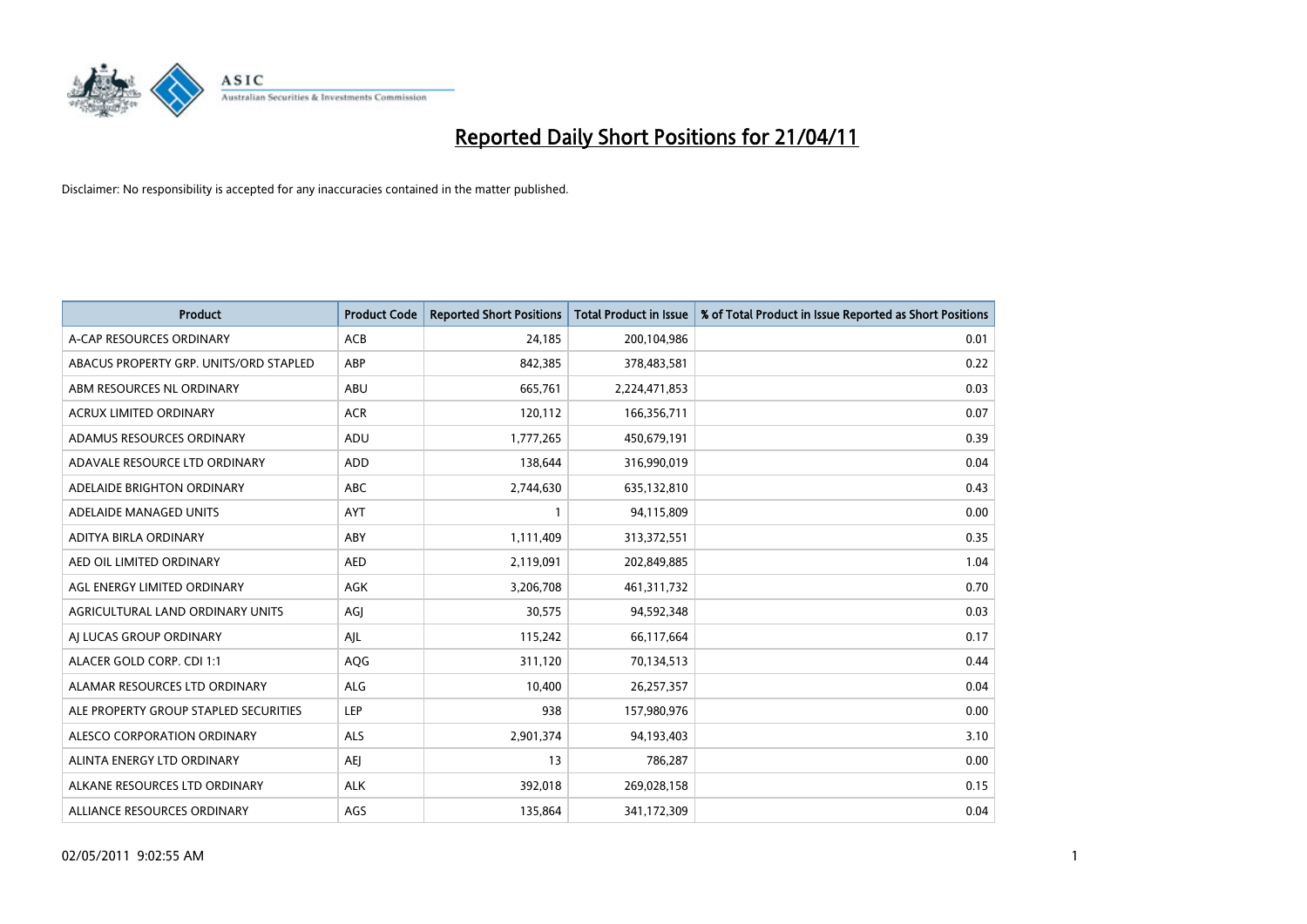

| <b>Product</b>                         | <b>Product Code</b> | <b>Reported Short Positions</b> | <b>Total Product in Issue</b> | % of Total Product in Issue Reported as Short Positions |
|----------------------------------------|---------------------|---------------------------------|-------------------------------|---------------------------------------------------------|
| ALLIED GOLD LIMITED ORDINARY           | <b>ALD</b>          | 1,302,608                       | 1,198,537,554                 | 0.11                                                    |
| ALUMINA LIMITED ORDINARY               | <b>AWC</b>          | 21,741,921                      | 2,440,196,187                 | 0.90                                                    |
| AMADEUS ENERGY ORDINARY                | AMU                 | 454,000                         | 300,288,855                   | 0.15                                                    |
| AMALGAMATED HOLDINGS ORDINARY          | AHD                 | 15,251                          | 157,458,568                   | 0.01                                                    |
| AMCOM TELECOMM, ORDINARY               | <b>AMM</b>          | 11,543                          | 716,812,103                   | 0.00                                                    |
| AMCOR LIMITED ORDINARY                 | <b>AMC</b>          | 4,006,043                       | 1,227,383,880                 | 0.30                                                    |
| AMP LIMITED ORDINARY                   | AMP                 | 9,903,600                       | 2,789,686,764                 | 0.34                                                    |
| AMPELLA MINING ORDINARY                | <b>AMX</b>          | 484,944                         | 203,285,108                   | 0.22                                                    |
| ANGLOGOLD ASHANTI CDI 5:1              | AGG                 | 5                               | 89,207,765                    | 0.00                                                    |
| ANSELL LIMITED ORDINARY                | <b>ANN</b>          | 4,037,518                       | 133,007,903                   | 3.03                                                    |
| ANTARES ENERGY LTD ORDINARY            | <b>AZZ</b>          | 101,632                         | 275,500,000                   | 0.04                                                    |
| ANZ BANKING GRP LTD ORDINARY           | ANZ                 | 5,287,574                       | 2,596,414,163                 | 0.18                                                    |
| APA GROUP STAPLED SECURITIES           | <b>APA</b>          | 4,623,741                       | 556,193,951                   | 0.82                                                    |
| APEX MINERALS NL ORDINARY              | <b>AXM</b>          | 885.146                         | 5,550,243,713                 | 0.02                                                    |
| APN EUROPEAN RETAIL UNITS STAPLED SEC. | <b>AEZ</b>          | 11,832                          | 544,910,660                   | 0.00                                                    |
| APN NEWS & MEDIA ORDINARY              | <b>APN</b>          | 20,481,912                      | 618,568,292                   | 3.32                                                    |
| AQUARIUS PLATINUM. ORDINARY            | <b>AOP</b>          | 3,359,001                       | 470,070,802                   | 0.69                                                    |
| AQUILA RESOURCES ORDINARY              | <b>AQA</b>          | 3,825,545                       | 374,323,124                   | 1.03                                                    |
| ARAFURA RESOURCE LTD ORDINARY          | ARU                 | 5,070,444                       | 367,930,342                   | 1.39                                                    |
| ARB CORPORATION ORDINARY               | ARP                 | 5,861                           | 72,481,302                    | 0.00                                                    |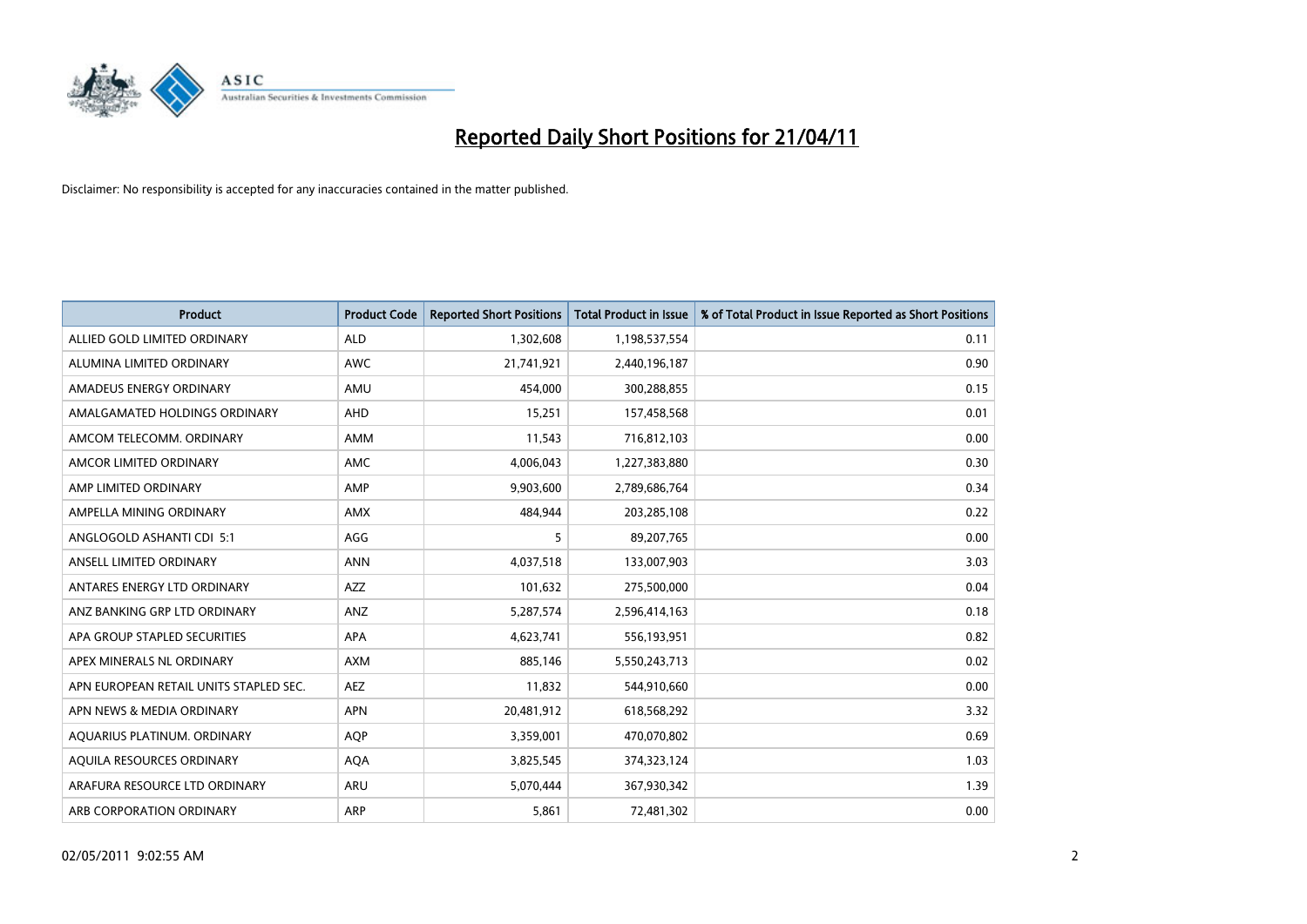

| <b>Product</b>                          | <b>Product Code</b> | <b>Reported Short Positions</b> | <b>Total Product in Issue</b> | % of Total Product in Issue Reported as Short Positions |
|-----------------------------------------|---------------------|---------------------------------|-------------------------------|---------------------------------------------------------|
| ARDENT LEISURE GROUP STAPLED SECURITIES | AAD                 | 291,404                         | 318,147,978                   | 0.09                                                    |
| ARISTOCRAT LEISURE ORDINARY             | <b>ALL</b>          | 32,234,508                      | 536,480,307                   | 5.99                                                    |
| ASCIANO LIMITED ORDINARY                | <b>AIO</b>          | 16,089,131                      | 2,926,103,883                 | 0.55                                                    |
| ASG GROUP LIMITED ORDINARY              | ASZ                 | 68,401                          | 168,247,718                   | 0.04                                                    |
| ASPEN GROUP ORD/UNITS STAPLED           | <b>APZ</b>          | 1,100,604                       | 592,674,670                   | 0.17                                                    |
| ASPIRE MINING LTD ORDINARY              | <b>AKM</b>          | 86,330                          | 535,971,483                   | 0.01                                                    |
| <b>ASTON RES LTD ORDINARY</b>           | <b>AZT</b>          | 219,931                         | 204,527,604                   | 0.10                                                    |
| ASTRO JAP PROP GROUP STAPLED SECURITIES | AJA                 | 27,422                          | 58,445,002                    | 0.05                                                    |
| ASX LIMITED ORDINARY                    | <b>ASX</b>          | 1,316,936                       | 175,136,729                   | 0.78                                                    |
| ATLANTIC LIMITED ORDINARY               | ATI                 | 539,317                         | 112,801,231                   | 0.48                                                    |
| ATLAS IRON LIMITED ORDINARY             | <b>AGO</b>          | 1,993,090                       | 823,820,142                   | 0.24                                                    |
| AURORA MINERALS LTD ORDINARY            | <b>ARM</b>          | 474                             | 104,167,499                   | 0.00                                                    |
| <b>AURORA OIL &amp; GAS ORDINARY</b>    | <b>AUT</b>          | 2,237,026                       | 403,687,342                   | 0.55                                                    |
| <b>AUSDRILL LIMITED ORDINARY</b>        | <b>ASL</b>          | 212,281                         | 300,167,237                   | 0.05                                                    |
| AUSENCO LIMITED ORDINARY                | AAX                 | 3,189,483                       | 122,987,022                   | 2.59                                                    |
| <b>AUSTAL LIMITED ORDINARY</b>          | ASB                 | 163,359                         | 188,069,638                   | 0.08                                                    |
| <b>AUSTAR UNITED ORDINARY</b>           | <b>AUN</b>          | 1,975,753                       | 1,271,389,658                 | 0.14                                                    |
| AUSTBROKERS HOLDINGS ORDINARY           | <b>AUB</b>          | 14,054                          | 54,339,433                    | 0.03                                                    |
| AUSTEREO GROUP LTD. ORDINARY            | <b>AEO</b>          | 807,101                         | 344,783,708                   | 0.23                                                    |
| AUSTIN ENGINEERING ORDINARY             | ANG                 | 9,469                           | 71,714,403                    | 0.01                                                    |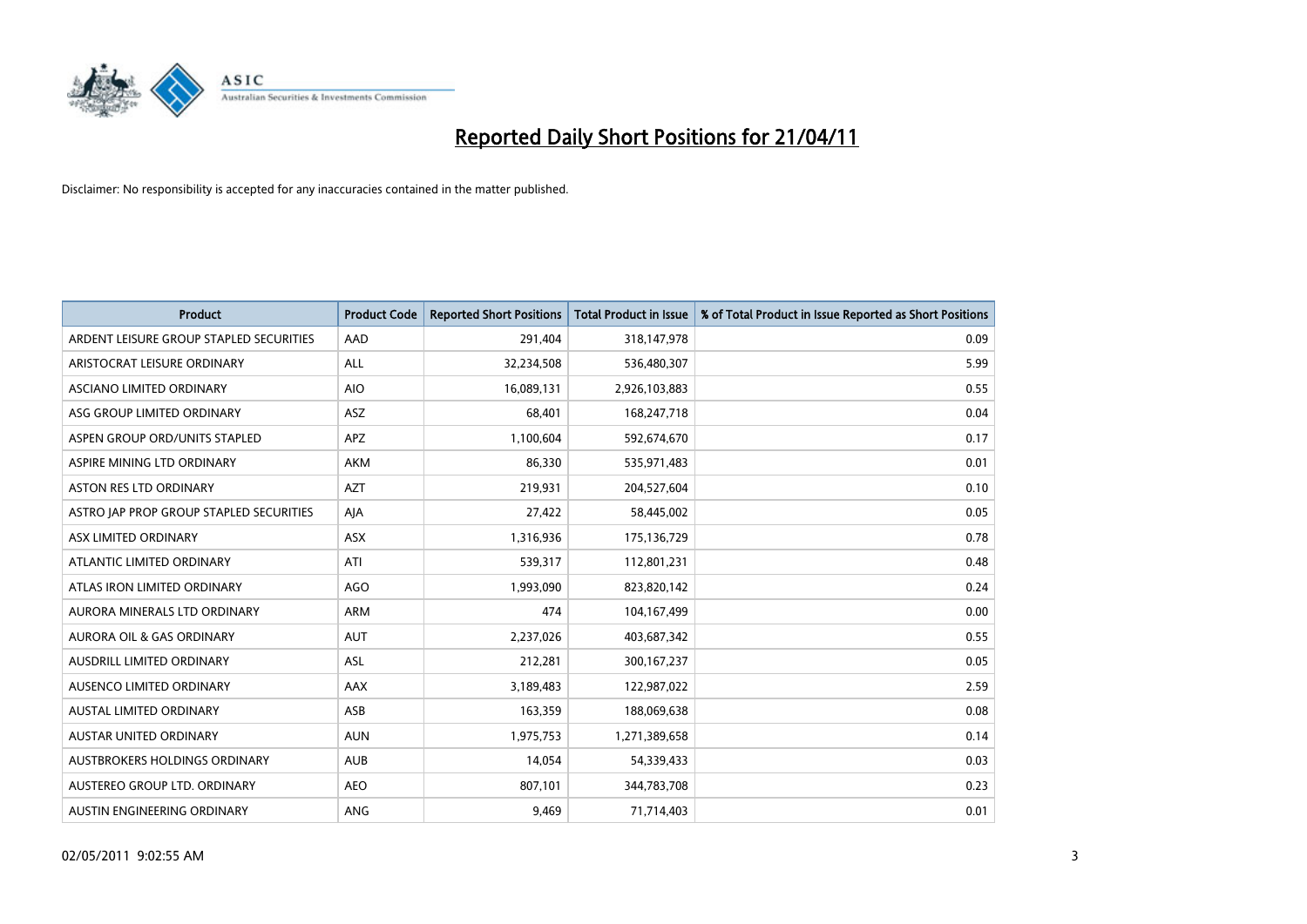

| <b>Product</b>                       | <b>Product Code</b> | <b>Reported Short Positions</b> | <b>Total Product in Issue</b> | % of Total Product in Issue Reported as Short Positions |
|--------------------------------------|---------------------|---------------------------------|-------------------------------|---------------------------------------------------------|
| <b>AUSTRALAND ASSETS ASSETS</b>      | AAZPB               | 1.168                           | 2,750,000                     | 0.04                                                    |
| AUSTRALAND PROPERTY STAPLED SECURITY | <b>ALZ</b>          | 687,040                         | 576,846,597                   | 0.10                                                    |
| AUSTRALIAN AGRICULT, ORDINARY        | AAC                 | 4,460,903                       | 264,264,459                   | 1.66                                                    |
| AUSTRALIAN EDUCATION UNITS           | <b>AEU</b>          | 699,842                         | 134,973,383                   | 0.51                                                    |
| AUSTRALIAN INFRASTR, UNITS/ORDINARY  | <b>AIX</b>          | 561,679                         | 620,733,944                   | 0.08                                                    |
| AUSTRALIAN MINES LTD ORDINARY        | <b>AUZ</b>          | 1,400,000                       | 576,910,315                   | 0.24                                                    |
| AUSTRALIAN PHARM, ORDINARY           | API                 | 921,123                         | 488,115,883                   | 0.19                                                    |
| AUSTRALIAN RENEWABLE ORDINARY        | <b>ARW</b>          | 25,000,000                      | 1,440,909,007                 | 1.74                                                    |
| AUTOMOTIVE HOLDINGS ORDINARY         | <b>AHE</b>          | 234,862                         | 226,387,577                   | 0.11                                                    |
| AVEXA LIMITED ORDINARY               | <b>AVX</b>          | 243,657                         | 847,688,779                   | 0.03                                                    |
| AWE LIMITED ORDINARY                 | <b>AWE</b>          | 1,915,323                       | 521,871,941                   | 0.38                                                    |
| AZUMAH RESOURCES ORDINARY            | <b>AZM</b>          | 102,712                         | 272,696,055                   | 0.04                                                    |
| <b>BANDANNA ENERGY ORDINARY</b>      | <b>BND</b>          | 130,017                         | 426,515,482                   | 0.02                                                    |
| BANK OF QUEENSLAND. ORDINARY         | <b>BOO</b>          | 3,302,046                       | 222,072,957                   | 1.47                                                    |
| <b>BANNERMAN RESOURCES ORDINARY</b>  | <b>BMN</b>          | 143,589                         | 234,435,934                   | 0.06                                                    |
| <b>BASS METALS LTD ORDINARY</b>      | <b>BSM</b>          | 411,111                         | 186,403,796                   | 0.22                                                    |
| BATHURST RESOURCES ORDINARY          | <b>BTU</b>          | 6,047,289                       | 613,741,330                   | 0.98                                                    |
| <b>BAUXITE RESOURCE LTD ORDINARY</b> | <b>BAU</b>          | 96,297                          | 235,379,896                   | 0.04                                                    |
| BC IRON LIMITED ORDINARY             | <b>BCI</b>          | 22,284                          | 94,361,000                    | 0.03                                                    |
| BEACH ENERGY LIMITED ORDINARY        | <b>BPT</b>          | 800,179                         | 1,102,788,311                 | 0.07                                                    |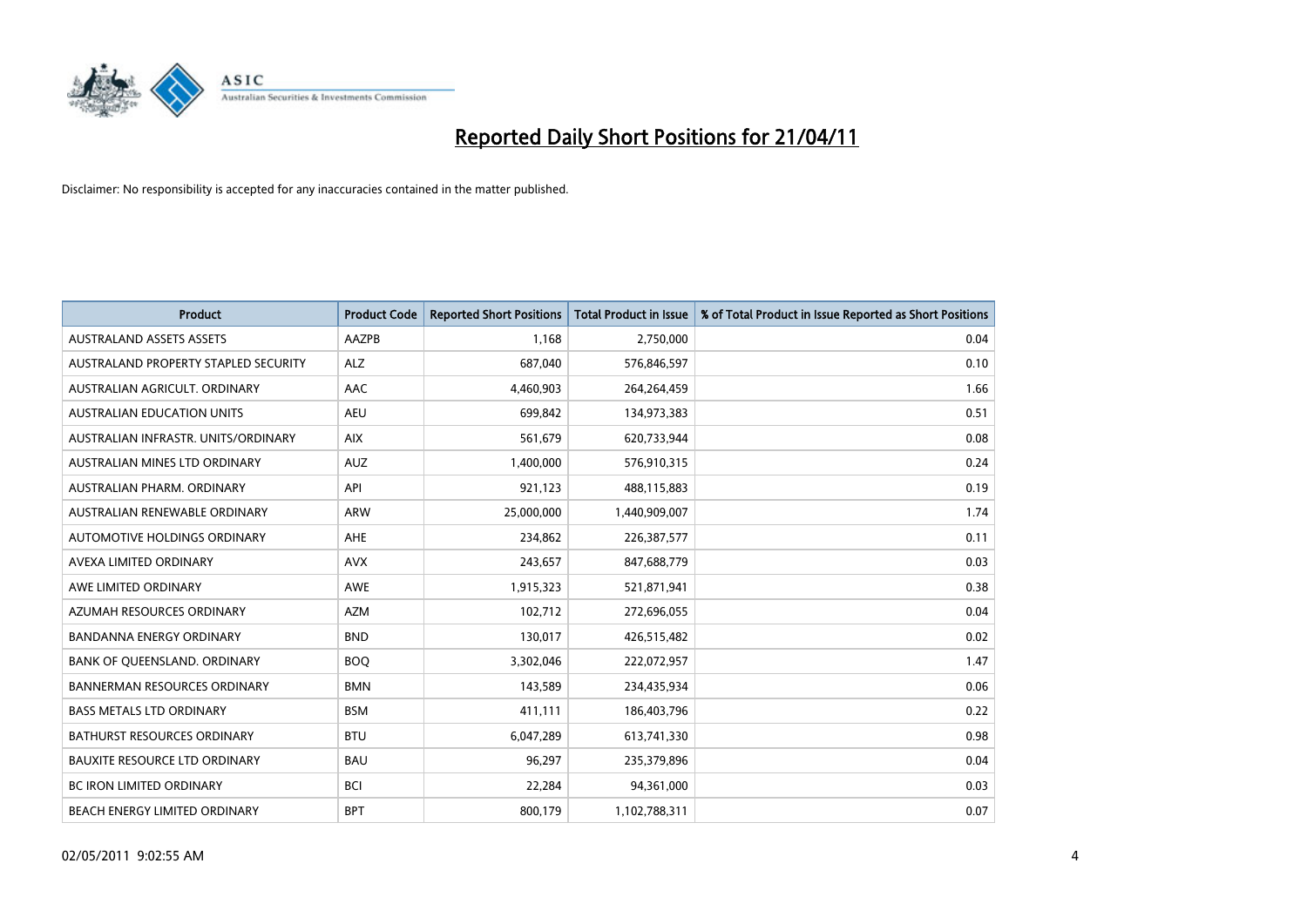

| <b>Product</b>                       | <b>Product Code</b> | <b>Reported Short Positions</b> | <b>Total Product in Issue</b> | % of Total Product in Issue Reported as Short Positions |
|--------------------------------------|---------------------|---------------------------------|-------------------------------|---------------------------------------------------------|
| BEADELL RESOURCE LTD ORDINARY        | <b>BDR</b>          | 1,096,252                       | 622,147,828                   | 0.16                                                    |
| BENDIGO AND ADELAIDE ORDINARY        | <b>BEN</b>          | 5,482,186                       | 360,048,771                   | 1.53                                                    |
| BERKELEY RESOURCES ORDINARY          | <b>BKY</b>          | 376,026                         | 174,298,273                   | 0.21                                                    |
| BETASHARES ASX FIN ETF UNITS         | <b>OFN</b>          | 28,500                          | 4,509,251                     | 0.63                                                    |
| BETASHARES ASX RES ETF UNITS         | <b>ORE</b>          | 198,220                         | 4,519,432                     | 4.39                                                    |
| <b>BHP BILLITON LIMITED ORDINARY</b> | <b>BHP</b>          | 45,125,239                      | 3,356,081,497                 | 1.29                                                    |
| <b>BILLABONG ORDINARY</b>            | <b>BBG</b>          | 13,658,718                      | 253,613,826                   | 5.38                                                    |
| <b>BIOTA HOLDINGS ORDINARY</b>       | <b>BTA</b>          | 2,100,403                       | 181,417,556                   | 1.15                                                    |
| <b>BISALLOY STEEL ORDINARY</b>       | <b>BIS</b>          | 84,480                          | 216,455,965                   | 0.04                                                    |
| BKI INVESTMENT LTD ORDINARY          | BKI                 | 508                             | 422,863,407                   | 0.00                                                    |
| <b>BLACKTHORN RESOURCES ORDINARY</b> | <b>BTR</b>          | 35,848                          | 106,885,300                   | 0.03                                                    |
| <b>BLUESCOPE STEEL LTD ORDINARY</b>  | <b>BSL</b>          | 33,278,071                      | 1,842,207,385                 | 1.80                                                    |
| <b>BOART LONGYEAR ORDINARY</b>       | <b>BLY</b>          | 5,438,503                       | 461, 163, 412                 | 1.16                                                    |
| <b>BOOM LOGISTICS ORDINARY</b>       | <b>BOL</b>          | 337,999                         | 461,500,712                   | 0.07                                                    |
| BORAL LIMITED, ORDINARY              | <b>BLD</b>          | 28,607,565                      | 729,925,990                   | 3.92                                                    |
| BOTSWANA METALS LTD ORDINARY         | <b>BML</b>          | 7,000                           | 143,717,013                   | 0.00                                                    |
| <b>BOW ENERGY LIMITED ORDINARY</b>   | <b>BOW</b>          | 3,199,820                       | 349,417,229                   | 0.90                                                    |
| <b>BRADKEN LIMITED ORDINARY</b>      | <b>BKN</b>          | 1,267,426                       | 142,829,226                   | 0.88                                                    |
| <b>BRAMBLES LIMITED ORDINARY</b>     | <b>BXB</b>          | 10,906,290                      | 1,479,190,996                 | 0.72                                                    |
| BREVILLE GROUP LTD ORDINARY          | <b>BRG</b>          | 2.794                           | 129,995,322                   | 0.00                                                    |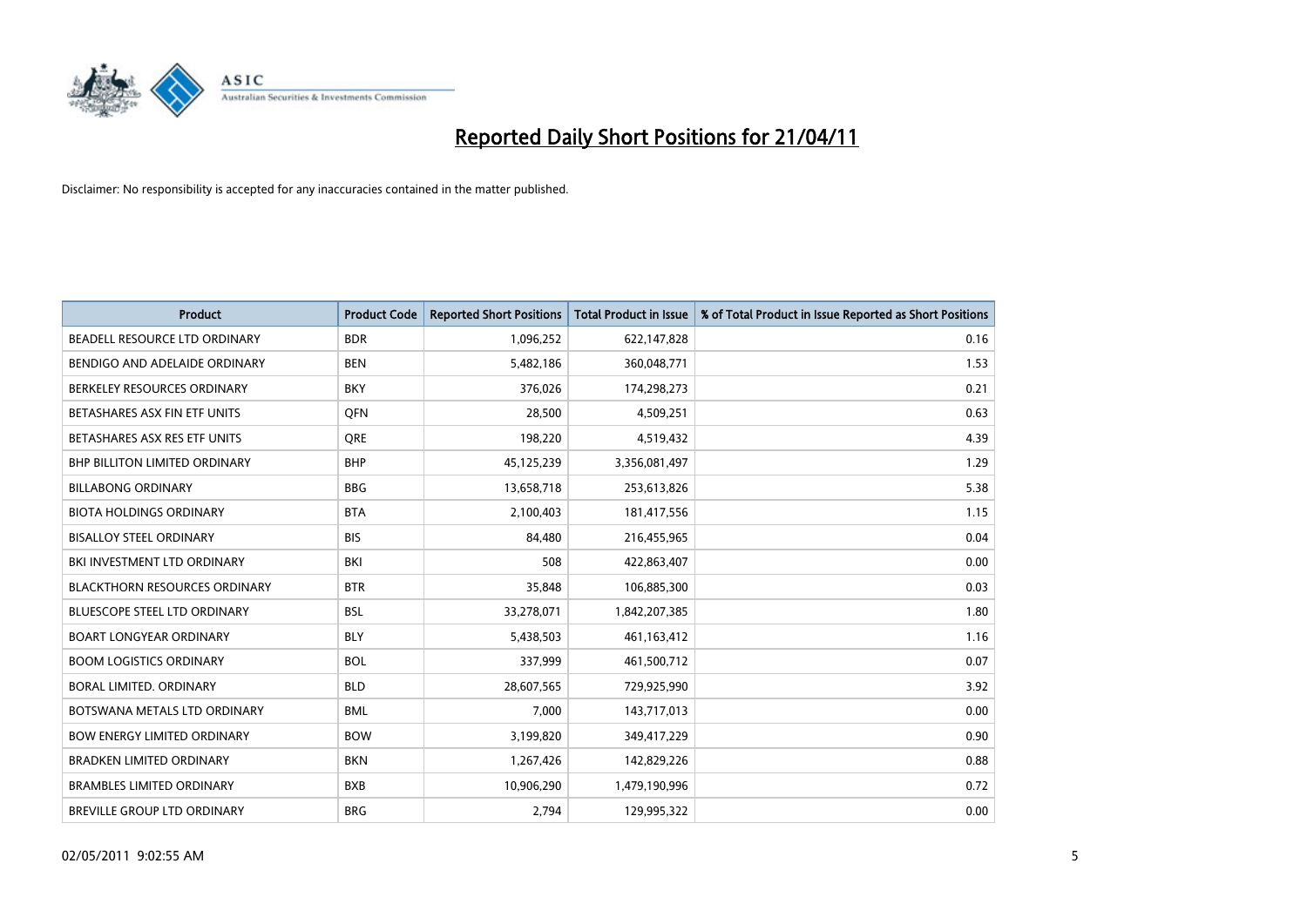

| <b>Product</b>                        | <b>Product Code</b> | <b>Reported Short Positions</b> | <b>Total Product in Issue</b> | % of Total Product in Issue Reported as Short Positions |
|---------------------------------------|---------------------|---------------------------------|-------------------------------|---------------------------------------------------------|
| <b>BRICKWORKS LIMITED ORDINARY</b>    | <b>BKW</b>          | 22,082                          | 147,567,333                   | 0.01                                                    |
| <b>BROCKMAN RESOURCES ORDINARY</b>    | <b>BRM</b>          | 67,962                          | 144,803,151                   | 0.04                                                    |
| BT INVESTMENT MNGMNT ORDINARY         | <b>BTT</b>          | 554,785                         | 160,000,000                   | 0.35                                                    |
| <b>BURU ENERGY ORDINARY</b>           | <b>BRU</b>          | 7,233,251                       | 182,780,549                   | 3.96                                                    |
| <b>BWP TRUST ORDINARY UNITS</b>       | <b>BWP</b>          | 517,833                         | 520,012,793                   | 0.09                                                    |
| CABCHARGE AUSTRALIA ORDINARY          | CAB                 | 1,104,769                       | 120,437,014                   | 0.91                                                    |
| CALTEX AUSTRALIA ORDINARY             | <b>CTX</b>          | 5,555,468                       | 270,000,000                   | 2.06                                                    |
| CAMPBELL BROTHERS ORDINARY            | <b>CPB</b>          | 154,546                         | 67,503,411                    | 0.21                                                    |
| CAPE LAMBERT RES LTD ORDINARY         | <b>CFE</b>          | 1,131,849                       | 571,849,603                   | 0.19                                                    |
| <b>CAPRAL LIMITED ORDINARY</b>        | CAA                 | 160,000                         | 387,898,255                   | 0.04                                                    |
| <b>CARBON ENERGY ORDINARY</b>         | <b>CNX</b>          | 755,011                         | 698,517,858                   | 0.10                                                    |
| <b>CARDNO LIMITED ORDINARY</b>        | CDD                 | 698                             | 106,840,756                   | 0.00                                                    |
| CARNARVON PETROLEUM ORDINARY          | <b>CVN</b>          | 4,972,559                       | 687,820,634                   | 0.71                                                    |
| CARNEGIE WAVE ENERGY ORDINARY         | <b>CWE</b>          | 83,000                          | 859,087,627                   | 0.01                                                    |
| <b>CARPATHIAN RESOURCES ORDINARY</b>  | <b>CPN</b>          | 75,000                          | 265,533,501                   | 0.03                                                    |
| CARPENTARIA EXP. LTD ORDINARY         | CAP                 | 9,777                           | 98,741,301                    | 0.01                                                    |
| CARSALES.COM LTD ORDINARY             | <b>CRZ</b>          | 3,188,263                       | 234,338,300                   | 1.35                                                    |
| CASH CONVERTERS ORD/DIV ACCESS        | CCV                 | 68,191                          | 379,761,025                   | 0.01                                                    |
| <b>CASPIAN OIL &amp; GAS ORDINARY</b> | <b>CIG</b>          | 50,000                          | 1,331,500,513                 | 0.00                                                    |
| CATALPA RESOURCES ORDINARY            | CAH                 | 145,893                         | 178,014,015                   | 0.08                                                    |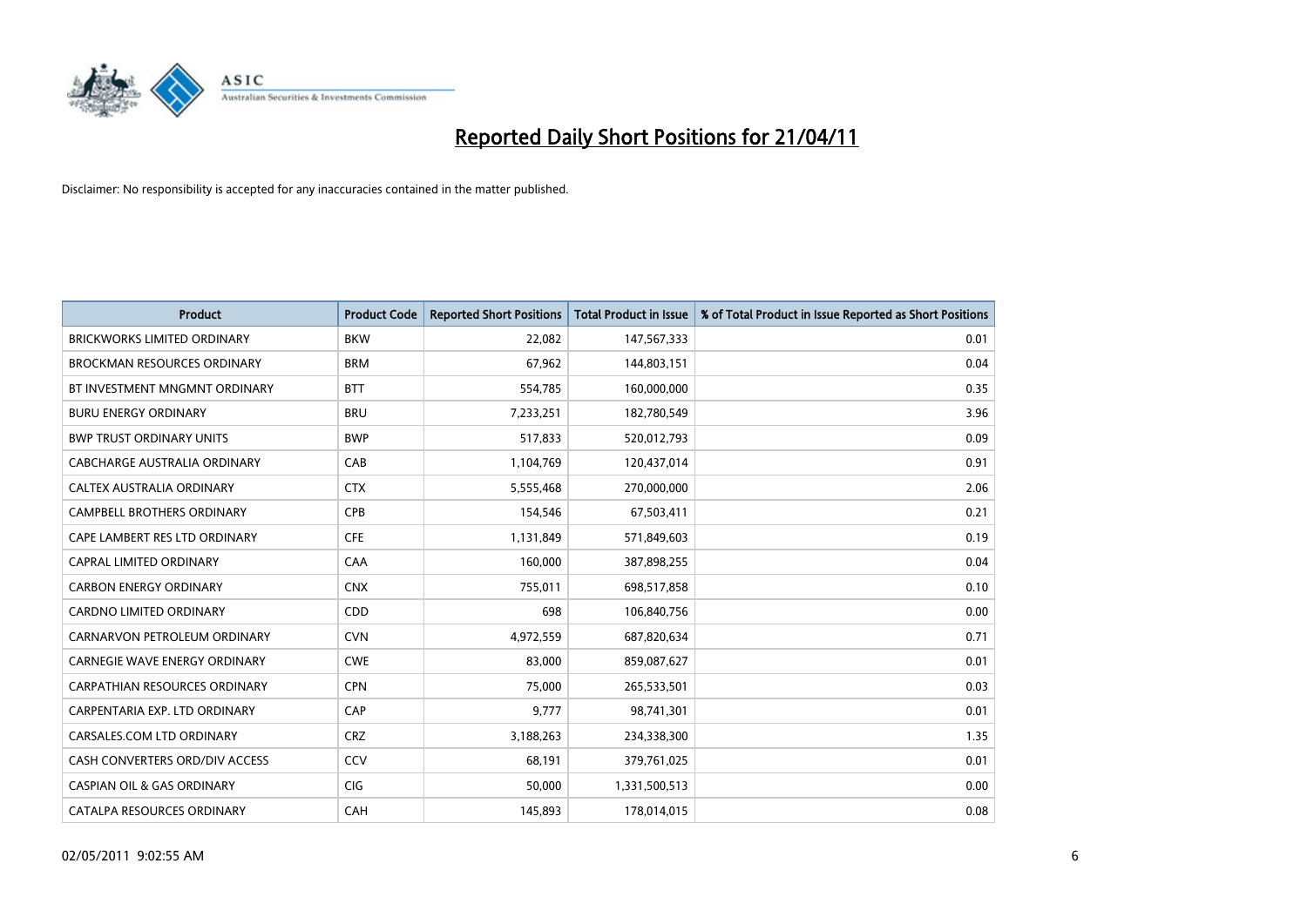

| <b>Product</b>                                | <b>Product Code</b> | <b>Reported Short Positions</b> | Total Product in Issue | % of Total Product in Issue Reported as Short Positions |
|-----------------------------------------------|---------------------|---------------------------------|------------------------|---------------------------------------------------------|
| <b>CEC GROUP LIMITED ORDINARY</b>             | <b>CEG</b>          | 1,750                           | 79,662,662             | 0.00                                                    |
| <b>CELLNET GROUP ORDINARY</b>                 | <b>CLT</b>          | 1,342                           | 61,596,082             | 0.00                                                    |
| CENTRAL PETROLEUM ORDINARY                    | <b>CTP</b>          | 810,150                         | 982,298,842            | 0.08                                                    |
| CENTRO PROPERTIES UNITS/ORD STAPLED           | <b>CNP</b>          | 116,802                         | 972,414,514            | 0.01                                                    |
| <b>CENTRO RETAIL GROUP STAPLED SECURITIES</b> | <b>CER</b>          | 2,735,247                       | 2,286,399,424          | 0.12                                                    |
| <b>CERAMIC FUEL CELLS ORDINARY</b>            | <b>CFU</b>          | 1,414,573                       | 1,201,353,566          | 0.11                                                    |
| <b>CFS RETAIL PROPERTY UNITS</b>              | <b>CFX</b>          | 35,233,676                      | 2,839,591,911          | 1.24                                                    |
| CGA MINING LIMITED ORDINARY                   | <b>CGX</b>          | 167,402                         | 333,265,726            | 0.05                                                    |
| CHALLENGER DIV.PRO. STAPLED UNITS             | <b>CDI</b>          | 51,256                          | 913,426,007            | 0.00                                                    |
| CHALLENGER INFRAST. STAPLED UNITS             | <b>CIF</b>          | 8,176                           | 316,223,785            | 0.00                                                    |
| CHALLENGER LIMITED ORDINARY                   | <b>CGF</b>          | 4,312,543                       | 500,753,078            | 0.86                                                    |
| CHANDLER MACLEOD LTD ORDINARY                 | <b>CMG</b>          | 11,970                          | 463,971,344            | 0.00                                                    |
| CHARTER HALL GROUP STAPLED US PROHIBIT.       | <b>CHC</b>          | 993,306                         | 306,341,814            | 0.32                                                    |
| <b>CHARTER HALL OFFICE UNIT</b>               | COO                 | 2,370,391                       | 493,319,730            | 0.48                                                    |
| <b>CHARTER HALL RETAIL UNITS</b>              | CQR                 | 943.098                         | 305,810,723            | 0.29                                                    |
| CHEMGENEX PHARMACEUT ORDINARY                 | <b>CXS</b>          | 6,864,129                       | 313,348,870            | 2.18                                                    |
| CHINA YUNNAN COPPER ORDINARY                  | <b>CYU</b>          | 184,695                         | 127,562,533            | 0.14                                                    |
| CITIGOLD CORP LTD ORDINARY                    | <b>CTO</b>          | 2,059,217                       | 1,040,278,301          | 0.20                                                    |
| CLINUVEL PHARMACEUT, ORDINARY                 | <b>CUV</b>          | 4,127                           | 30,381,706             | 0.01                                                    |
| <b>CLOUGH LIMITED ORDINARY</b>                | <b>CLO</b>          | 264,476                         | 769,801,269            | 0.03                                                    |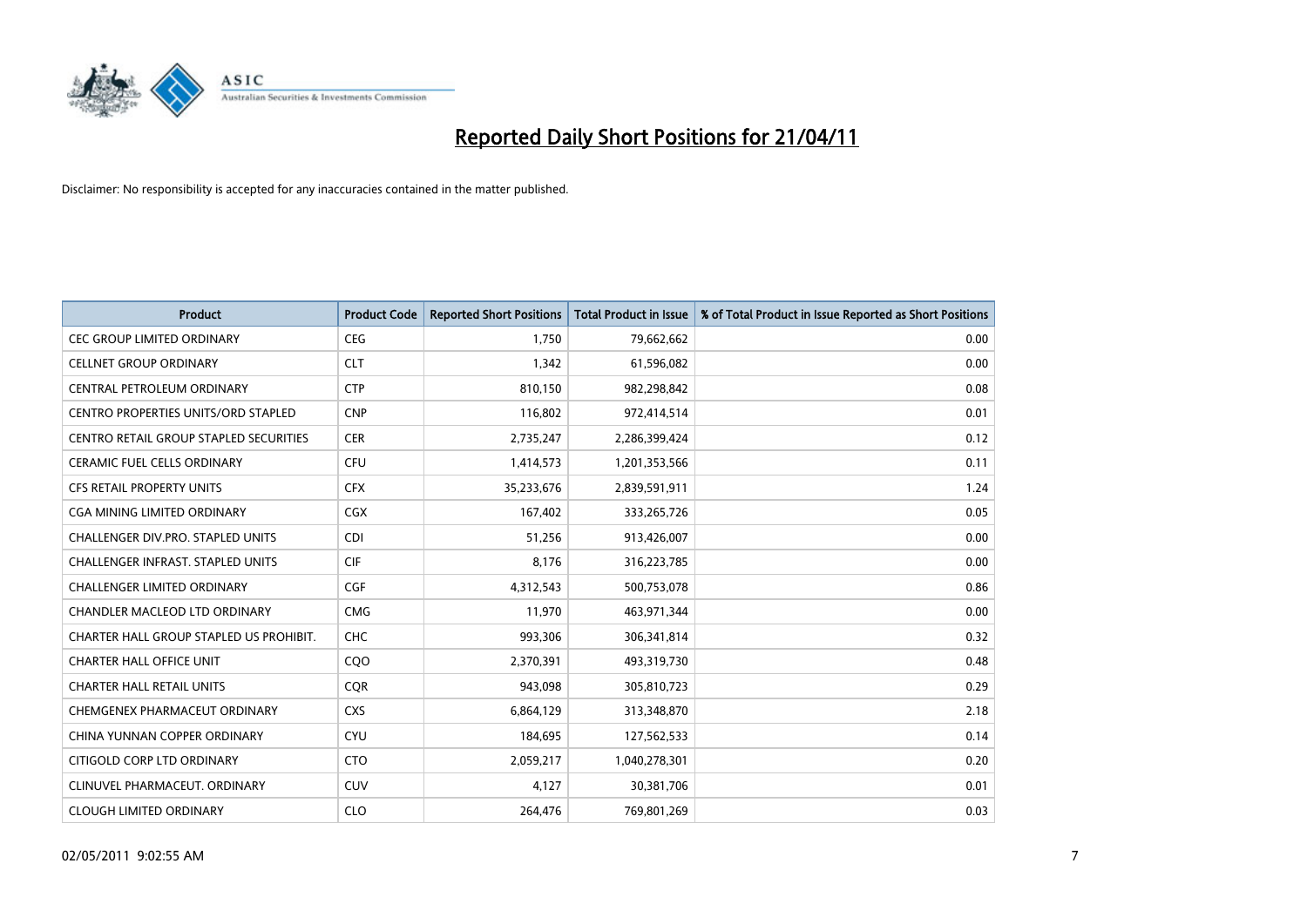

| <b>Product</b>                          | <b>Product Code</b> | <b>Reported Short Positions</b> | Total Product in Issue | % of Total Product in Issue Reported as Short Positions |
|-----------------------------------------|---------------------|---------------------------------|------------------------|---------------------------------------------------------|
| <b>COAL &amp; ALLIED ORDINARY</b>       | <b>CNA</b>          | 9,072                           | 86,584,735             | 0.01                                                    |
| COAL OF AFRICA LTD ORDINARY             | <b>CZA</b>          | 259,578                         | 531,139,661            | 0.05                                                    |
| <b>COALSPUR MINES LTD ORDINARY</b>      | <b>CPL</b>          | 1,772,425                       | 491,237,867            | 0.34                                                    |
| COBAR CONSOLIDATED ORDINARY             | CCU                 | 16,595                          | 146,939,316            | 0.01                                                    |
| COCA-COLA AMATIL ORDINARY               | <b>CCL</b>          | 8,747,577                       | 757,968,046            | 1.12                                                    |
| <b>COCHLEAR LIMITED ORDINARY</b>        | COH                 | 1,626,291                       | 56,745,023             | 2.88                                                    |
| <b>COCKATOO COAL ORDINARY</b>           | <b>COK</b>          | 7,735,423                       | 1,016,096,908          | 0.76                                                    |
| <b>COKAL LTD ORDINARY</b>               | <b>CKA</b>          | 392,815                         | 112,083,735            | 0.35                                                    |
| COMMONWEALTH BANK, ORDINARY             | <b>CBA</b>          | 13,915,581                      | 1,558,614,744          | 0.84                                                    |
| <b>COMMONWEALTH PROP ORDINARY UNITS</b> | <b>CPA</b>          | 15,169,702                      | 2,449,599,711          | 0.63                                                    |
| <b>COMPASS RESOURCES ORDINARY</b>       | <b>CMR</b>          | 160,952                         | 147,402,920            | 0.11                                                    |
| <b>COMPUTERSHARE LTD ORDINARY</b>       | <b>CPU</b>          | 3,401,570                       | 555,664,059            | 0.59                                                    |
| <b>CONNECTEAST GROUP STAPLED</b>        | <b>CEU</b>          | 42,237,497                      | 3,940,145,951          | 1.08                                                    |
| CONQUEST MINING ORDINARY                | COT                 | 303.431                         | 583,241,478            | 0.04                                                    |
| CONSOLIDATED MEDIA, ORDINARY            | <b>CMI</b>          | 3,363,708                       | 561,834,996            | 0.59                                                    |
| <b>CONTANGO MICROCAP ORDINARY</b>       | <b>CTN</b>          | 7,500                           | 145,708,783            | 0.01                                                    |
| CONTINENTAL COAL LTD ORDINARY           | <b>CCC</b>          | 677,418                         | 1,980,616,757          | 0.03                                                    |
| COOPER ENERGY LTD ORDINARY              | <b>COE</b>          | 89,539                          | 292,576,001            | 0.03                                                    |
| <b>COPPER STRIKE LTD ORDINARY</b>       | <b>CSE</b>          | 714                             | 129,455,571            | 0.00                                                    |
| <b>CORDLIFE LIMITED ORDINARY</b>        | CBB                 |                                 | 145,360,920            | 0.00                                                    |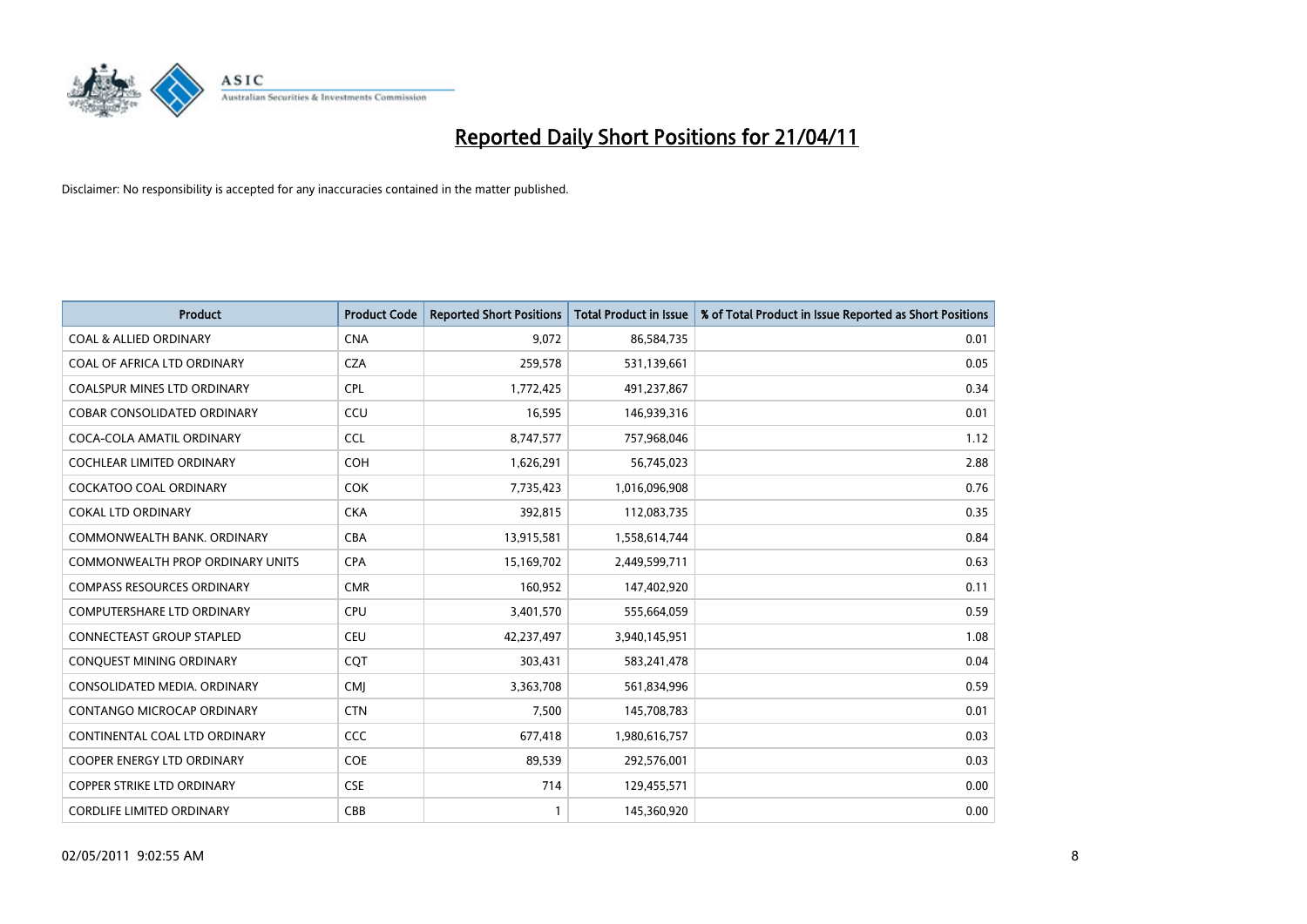

| <b>Product</b>                          | <b>Product Code</b> | <b>Reported Short Positions</b> | Total Product in Issue | % of Total Product in Issue Reported as Short Positions |
|-----------------------------------------|---------------------|---------------------------------|------------------------|---------------------------------------------------------|
| <b>COUNT FINANCIAL ORDINARY</b>         | COU                 | 691,875                         | 262,212,976            | 0.27                                                    |
| <b>CRANE GROUP LIMITED ORDINARY</b>     | <b>CRG</b>          | 379,777                         | 79,110,667             | 0.48                                                    |
| <b>CREDIT CORP GROUP ORDINARY</b>       | CCP                 | 4,851                           | 45,210,752             | 0.01                                                    |
| <b>CROMWELL PROP STAPLED SECURITIES</b> | <b>CMW</b>          | 85,622                          | 962,845,605            | 0.01                                                    |
| <b>CROWN LIMITED ORDINARY</b>           | <b>CWN</b>          | 3,461,389                       | 754,131,800            | 0.44                                                    |
| <b>CSG LIMITED ORDINARY</b>             | CSV                 | 1,338,146                       | 246,127,667            | 0.55                                                    |
| <b>CSL LIMITED ORDINARY</b>             | <b>CSL</b>          | 3,148,760                       | 537,360,639            | 0.57                                                    |
| <b>CSR LIMITED ORDINARY</b>             | <b>CSR</b>          | 11,607,266                      | 506,000,315            | 2.29                                                    |
| <b>CUDECO LIMITED ORDINARY</b>          | CDU                 | 772,689                         | 145,512,643            | 0.51                                                    |
| <b>CUE ENERGY RESOURCE ORDINARY</b>     | <b>CUE</b>          | 46.975                          | 694,819,718            | 0.01                                                    |
| <b>CUSTOMERS LIMITED ORDINARY</b>       | CUS                 | 77,697                          | 134,869,357            | 0.05                                                    |
| DART ENERGY LTD ORDINARY                | <b>DTE</b>          | 129,423                         | 587,210,672            | 0.01                                                    |
| DAVID JONES LIMITED ORDINARY            | <b>DJS</b>          | 22,474,480                      | 514,034,694            | 4.38                                                    |
| DECMIL GROUP LIMITED ORDINARY           | <b>DCG</b>          | 17.397                          | 124,204,568            | 0.01                                                    |
| DEEP YELLOW LIMITED ORDINARY            | <b>DYL</b>          | 16,312                          | 1,127,534,458          | 0.00                                                    |
| DEVINE LIMITED ORDINARY                 | <b>DVN</b>          | 1,000                           | 634,918,223            | 0.00                                                    |
| DEXUS PROPERTY GROUP STAPLED UNITS      | <b>DXS</b>          | 17,508,189                      | 4,839,024,176          | 0.36                                                    |
| DISCOVERY METALS LTD ORDINARY           | <b>DML</b>          | 1,592,252                       | 437,114,481            | 0.36                                                    |
| DOMINO PIZZA ENTERPR ORDINARY           | <b>DMP</b>          | 245,003                         | 68,407,674             | 0.36                                                    |
| DOWNER EDI LIMITED ORDINARY             | <b>DOW</b>          | 6,062,301                       | 429,100,296            | 1.40                                                    |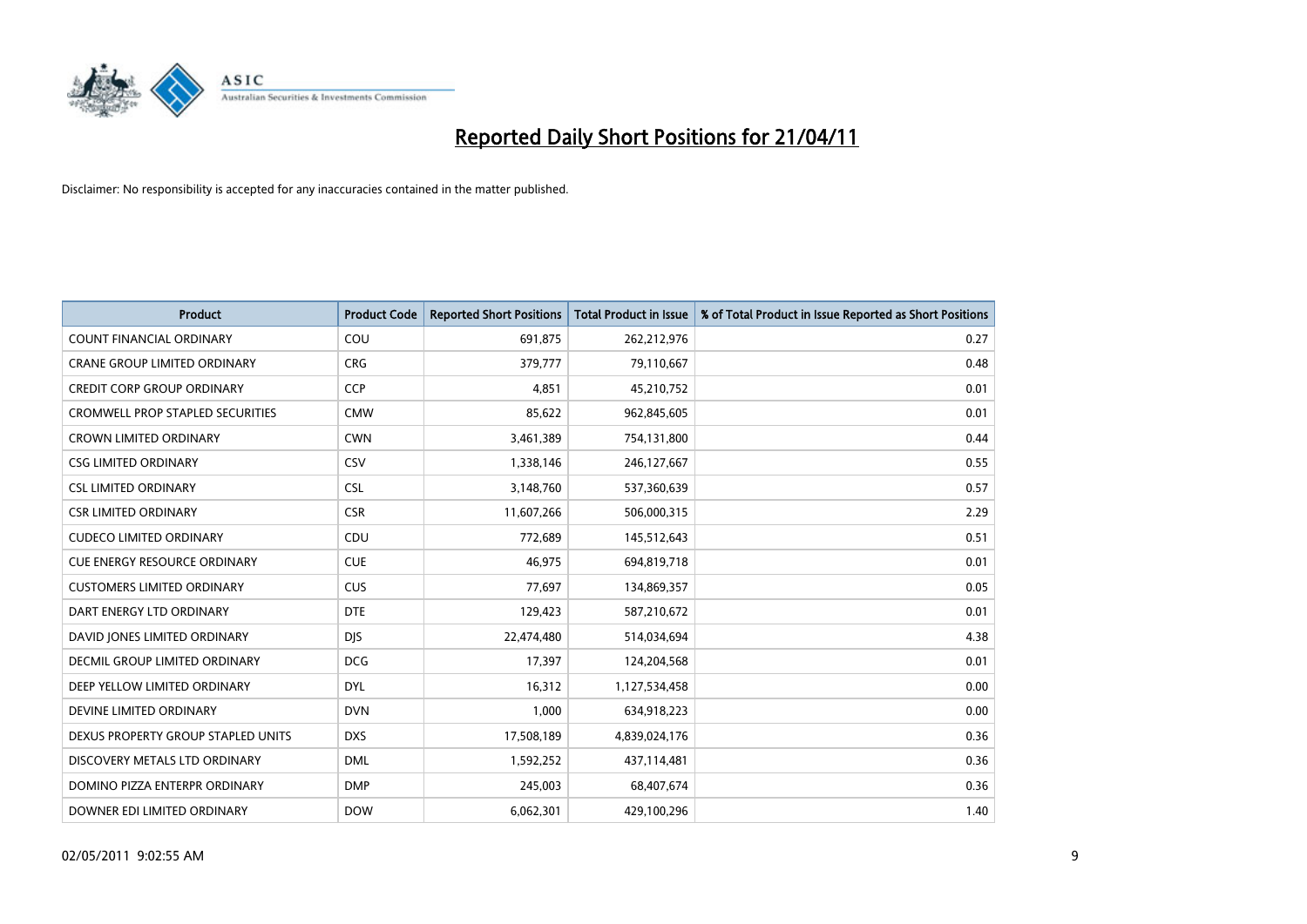

| <b>Product</b>                            | <b>Product Code</b> | <b>Reported Short Positions</b> | Total Product in Issue | % of Total Product in Issue Reported as Short Positions |
|-------------------------------------------|---------------------|---------------------------------|------------------------|---------------------------------------------------------|
| DUET GROUP STAPLED US PROHIBIT.           | <b>DUE</b>          | 2,216,686                       | 909,692,991            | 0.24                                                    |
| DULUXGROUP LIMITED ORDINARY               | <b>DLX</b>          | 7,338,421                       | 367,456,259            | 1.97                                                    |
| <b>EASTERN STAR GAS ORDINARY</b>          | <b>ESG</b>          | 5,976,499                       | 991,567,041            | 0.59                                                    |
| EDT RETAIL TRUST UNITS                    | <b>EDT</b>          | 117,407                         | 4,700,290,868          | 0.00                                                    |
| <b>ELDERS LIMITED HYBRIDS</b>             | <b>ELDPA</b>        | 164,134                         | 1,500,000              | 10.94                                                   |
| <b>ELDERS LIMITED ORDINARY</b>            | <b>ELD</b>          | 14,187,840                      | 448,598,480            | 3.15                                                    |
| ELDORADO GOLD CORP CDI 1:1                | EAU                 | 112,454                         | 19,644,760             | 0.55                                                    |
| ELEMENTAL MINERALS ORDINARY               | <b>ELM</b>          | 137,881                         | 156,026,062            | 0.09                                                    |
| ELIXIR PETROLEUM LTD ORDINARY             | <b>EXR</b>          | 324,400                         | 188,988,472            | 0.17                                                    |
| <b>EMECO HOLDINGS ORDINARY</b>            | EHL                 | 625,747                         | 631,237,586            | 0.09                                                    |
| <b>ENERGY RESOURCES ORDINARY 'A'</b>      | <b>ERA</b>          | 4,342,369                       | 190,737,934            | 2.26                                                    |
| <b>ENERGY WORLD CORPOR, ORDINARY</b>      | <b>EWC</b>          | 19,012,699                      | 1,561,166,672          | 1.20                                                    |
| <b>ENTEK ENERGY LTD ORDINARY</b>          | ETE                 | 489.903                         | 330,846,405            | 0.15                                                    |
| <b>ENTELLECT LIMITED ORDINARY</b>         | <b>ESN</b>          | 464.050                         | 87,239,240             | 0.53                                                    |
| <b>ENVESTRA LIMITED ORDINARY</b>          | <b>ENV</b>          | 3,614,569                       | 1,430,398,609          | 0.26                                                    |
| EQUINOX MINERALS LTD CHESS DEPOSITARY INT | EON                 | 2,033,969                       | 879,495,876            | 0.23                                                    |
| EUREKA ENERGY LTD ORDINARY                | <b>EKA</b>          | 772,939                         | 237,014,050            | 0.32                                                    |
| EVEREST FINANCIAL ORDINARY                | <b>EFG</b>          | 4,300                           | 25,143,824             | 0.02                                                    |
| <b>EXCO RESOURCES LTD ORDINARY</b>        | <b>EXS</b>          | 9,849                           | 346,494,187            | 0.00                                                    |
| <b>EXTRACT RESOURCES ORDINARY</b>         | <b>EXT</b>          | 590.688                         | 251,028,608            | 0.24                                                    |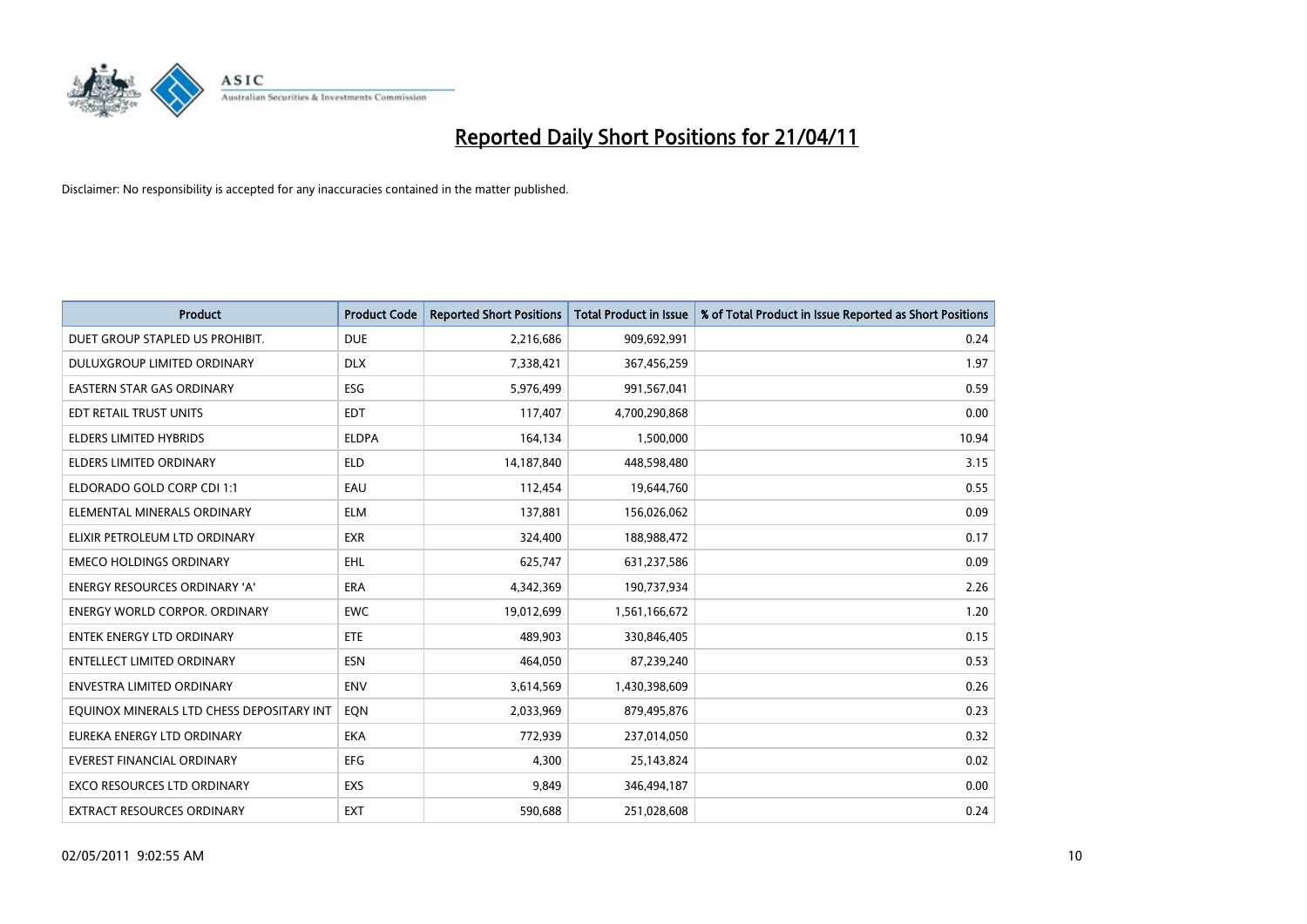

| <b>Product</b>                        | <b>Product Code</b> | <b>Reported Short Positions</b> | <b>Total Product in Issue</b> | % of Total Product in Issue Reported as Short Positions |
|---------------------------------------|---------------------|---------------------------------|-------------------------------|---------------------------------------------------------|
| FAIRFAX MEDIA LTD ORDINARY            | <b>FXJ</b>          | 315,373,054                     | 2,351,955,725                 | 13.39                                                   |
| <b>FAR LTD ORDINARY</b>               | FAR                 | 21,000,000                      | 1,245,351,164                 | 1.69                                                    |
| <b>FERRAUS LIMITED ORDINARY</b>       | <b>FRS</b>          | 370                             | 249,398,565                   | 0.00                                                    |
| FISHER & PAYKEL APP. ORDINARY         | <b>FPA</b>          | 18,298                          | 724,235,162                   | 0.00                                                    |
| FISHER & PAYKEL H. ORDINARY           | <b>FPH</b>          | 2,414,275                       | 520,473,867                   | 0.46                                                    |
| FKP PROPERTY GROUP STAPLED SECURITIES | <b>FKP</b>          | 17,237,117                      | 1,184,196,147                 | 1.46                                                    |
| FLEETWOOD CORP ORDINARY               | <b>FWD</b>          | 138,637                         | 57,820,053                    | 0.24                                                    |
| <b>FLETCHER BUILDING ORDINARY</b>     | <b>FBU</b>          | 4,615,393                       | 675,113,285                   | 0.68                                                    |
| FLEXIGROUP LIMITED ORDINARY           | <b>FXL</b>          | 89,323                          | 275,472,492                   | 0.03                                                    |
| <b>FLIGHT CENTRE ORDINARY</b>         | <b>FLT</b>          | 3,350,173                       | 99,932,678                    | 3.33                                                    |
| FLINDERS MINES LTD ORDINARY           | <b>FMS</b>          | 21,233,541                      | 1,820,634,571                 | 1.15                                                    |
| <b>FOCUS MINERALS LTD ORDINARY</b>    | <b>FML</b>          | 13,699,999                      | 3,414,515,431                 | 0.41                                                    |
| <b>FORGE GROUP LIMITED ORDINARY</b>   | <b>FGE</b>          | 21,496                          | 82,924,014                    | 0.02                                                    |
| FORTE ENERGY NL ORDINARY              | <b>FTE</b>          | 2,658,986                       | 669,756,735                   | 0.40                                                    |
| FORTESCUE METALS GRP ORDINARY         | <b>FMG</b>          | 11,220,566                      | 3,112,917,409                 | 0.35                                                    |
| <b>FOSTER'S GROUP ORDINARY</b>        | FGL                 | 9,007,405                       | 1,940,782,034                 | 0.45                                                    |
| FTD CORPORATION ORDINARY              | <b>FTD</b>          | 8,088                           | 36,474,593                    | 0.02                                                    |
| <b>FUNTASTIC LIMITED ORDINARY</b>     | <b>FUN</b>          | 322,528                         | 340,997,682                   | 0.09                                                    |
| <b>G.U.D. HOLDINGS ORDINARY</b>       | GUD                 | 341,415                         | 69,089,611                    | 0.49                                                    |
| <b>GALAXY RESOURCES ORDINARY</b>      | <b>GXY</b>          | 2,100,246                       | 214,236,091                   | 0.98                                                    |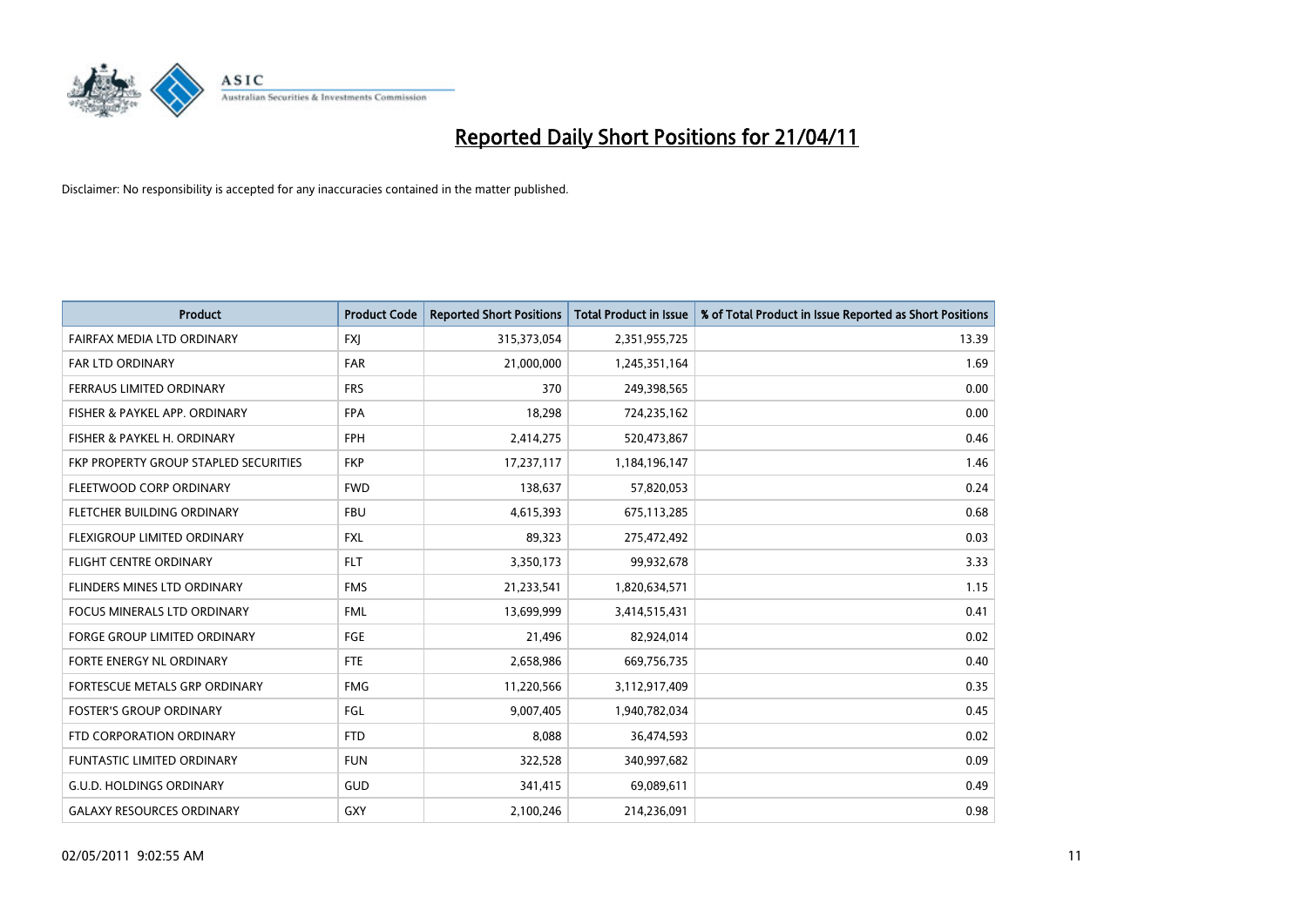

| <b>Product</b>                            | <b>Product Code</b> | <b>Reported Short Positions</b> | <b>Total Product in Issue</b> | % of Total Product in Issue Reported as Short Positions |
|-------------------------------------------|---------------------|---------------------------------|-------------------------------|---------------------------------------------------------|
| <b>GEODYNAMICS LIMITED ORDINARY</b>       | GDY                 | 220,613                         | 335,700,525                   | 0.07                                                    |
| <b>GINDALBIE METALS LTD ORDINARY</b>      | <b>GBG</b>          | 41,974,475                      | 935,215,590                   | 4.49                                                    |
| <b>GLOBAL MINING ORDINARY</b>             | <b>GMI</b>          | 8,951                           | 191,820,968                   | 0.00                                                    |
| <b>GLOUCESTER COAL ORDINARY</b>           | GCL                 | 364,715                         | 140,447,062                   | 0.25                                                    |
| <b>GME RESOURCES LTD ORDINARY</b>         | <b>GME</b>          | 800                             | 302,352,750                   | 0.00                                                    |
| <b>GOLDEN RIM RESOURCES ORDINARY</b>      | <b>GMR</b>          | 96,618                          | 359,396,731                   | 0.03                                                    |
| <b>GOLDEN WEST RESOURCE ORDINARY</b>      | GWR                 | 1,651                           | 192,082,567                   | 0.00                                                    |
| <b>GOODMAN FIELDER, ORDINARY</b>          | <b>GFF</b>          | 45,221,589                      | 1,380,386,438                 | 3.26                                                    |
| <b>GOODMAN GROUP STAPLED US PROHIBIT.</b> | <b>GMG</b>          | 9,709,939                       | 6,893,222,796                 | 0.13                                                    |
| <b>GPT GROUP STAPLED SEC.</b>             | <b>GPT</b>          | 11,251,170                      | 1,855,529,431                 | 0.58                                                    |
| <b>GR ENGINEERING LTD ORDINARY</b>        | <b>GNG</b>          | 50,000                          | 150,000,000                   | 0.03                                                    |
| <b>GRAINCORP LIMITED A CLASS ORDINARY</b> | <b>GNC</b>          | 847,297                         | 198,318,900                   | 0.41                                                    |
| <b>GRANGE RESOURCES. ORDINARY</b>         | <b>GRR</b>          | 362,069                         | 1,152,846,724                 | 0.03                                                    |
| <b>GREENCAP LIMITED ORDINARY</b>          | GCG                 |                                 | 262,515,385                   | 0.00                                                    |
| <b>GREENLAND MIN EN LTD ORDINARY</b>      | GGG                 | 1,473,885                       | 320,399,490                   | 0.46                                                    |
| <b>GRYPHON MINERALS LTD ORDINARY</b>      | <b>GRY</b>          | 136,170                         | 299,572,058                   | 0.04                                                    |
| GUINNESS PEAT GROUP. CHESS DEPOSITARY INT | GPG                 | 624,606                         | 297,672,598                   | 0.20                                                    |
| <b>GUNNS LIMITED ORDINARY</b>             | <b>GNS</b>          | 36,985,074                      | 848,401,559                   | 4.36                                                    |
| <b>GWA GROUP LTD ORDINARY</b>             | <b>GWA</b>          | 7,284,209                       | 301,525,014                   | 2.41                                                    |
| <b>HARVEY NORMAN ORDINARY</b>             | <b>HVN</b>          | 42,507,326                      | 1,062,316,784                 | 4.00                                                    |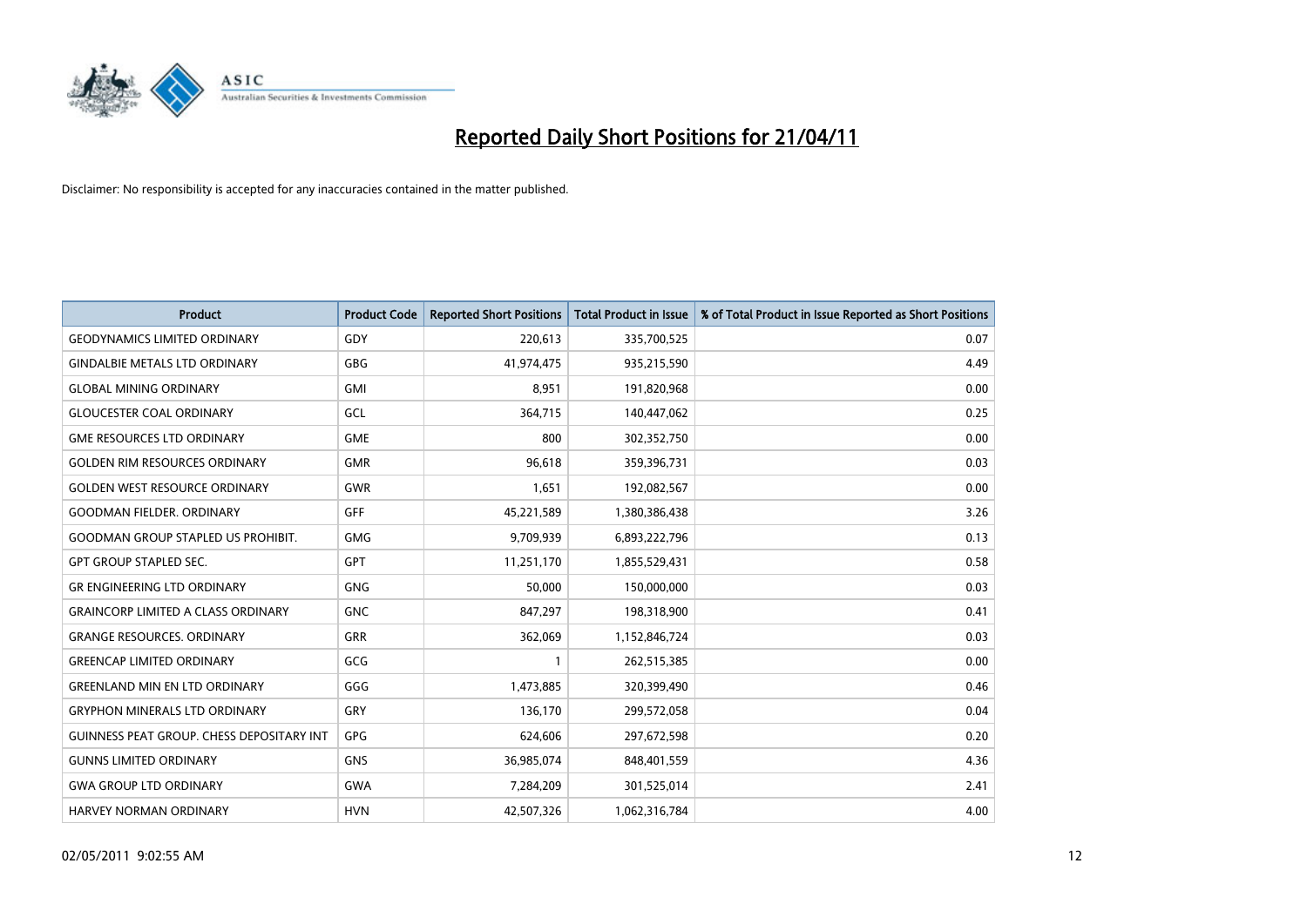

| <b>Product</b>                        | <b>Product Code</b> | <b>Reported Short Positions</b> | <b>Total Product in Issue</b> | % of Total Product in Issue Reported as Short Positions |
|---------------------------------------|---------------------|---------------------------------|-------------------------------|---------------------------------------------------------|
| HASTIE GROUP LIMITED ORDINARY         | <b>HST</b>          | 924,706                         | 239,781,419                   | 0.38                                                    |
| HASTINGS DIVERSIFIED STAPLED SECURITY | <b>HDF</b>          | 743,497                         | 529,187,294                   | 0.15                                                    |
| <b>HEARTWARE INT INC CDI 35:1</b>     | <b>HIN</b>          | 272,008                         | 48,598,550                    | 0.56                                                    |
| <b>HENDERSON GROUP CDI 1:1</b>        | <b>HGG</b>          | 3,174,636                       | 559,724,269                   | 0.56                                                    |
| HFA HOLDINGS LIMITED ORDINARY         | <b>HFA</b>          | 447,022                         | 117,332,831                   | 0.37                                                    |
| <b>HIGHLANDS PACIFIC ORDINARY</b>     | <b>HIG</b>          | 2,597,230                       | 686,082,148                   | 0.38                                                    |
| HILLGROVE RES LTD ORDINARY            | <b>HGO</b>          | 468,593                         | 793,698,575                   | 0.06                                                    |
| HILLS HOLDINGS LTD ORDINARY           | <b>HIL</b>          | 2,207,533                       | 249,139,016                   | 0.89                                                    |
| HORIZON OIL LIMITED ORDINARY          | <b>HZN</b>          | 2,626,685                       | 1,130,811,515                 | 0.23                                                    |
| HUNNU COAL LIMITED ORDINARY           | <b>HUN</b>          | 8,710                           | 212,565,002                   | 0.00                                                    |
| ICON ENERGY LIMITED ORDINARY          | <b>ICN</b>          | 209,672                         | 469,301,394                   | 0.04                                                    |
| <b>IINET LIMITED ORDINARY</b>         | <b>IIN</b>          | 1,276,755                       | 152,160,119                   | 0.83                                                    |
| ILUKA RESOURCES ORDINARY              | ILU                 | 1,093,916                       | 418,700,517                   | 0.26                                                    |
| <b>IMDEX LIMITED ORDINARY</b>         | <b>IMD</b>          | 33,502                          | 199,414,165                   | 0.01                                                    |
| IMF (AUSTRALIA) LTD ORDINARY          | <b>IMF</b>          | 342,845                         | 123,828,193                   | 0.27                                                    |
| <b>IMX RESOURCES LTD ORDINARY</b>     | <b>IXR</b>          | 20,000                          | 262,612,803                   | 0.01                                                    |
| <b>INCITEC PIVOT ORDINARY</b>         | <b>IPL</b>          | 4,587,675                       | 1,628,730,107                 | 0.28                                                    |
| INDAGO RESOURCES LTD ORDINARY         | IDG                 | 8,179                           | 6,209,784                     | 0.13                                                    |
| <b>INDEPENDENCE GROUP ORDINARY</b>    | <b>IGO</b>          | 1,042,773                       | 186,705,521                   | 0.54                                                    |
| INDO MINES LIMITED ORDINARY           | <b>IDO</b>          | 13,719                          | 211,100,795                   | 0.01                                                    |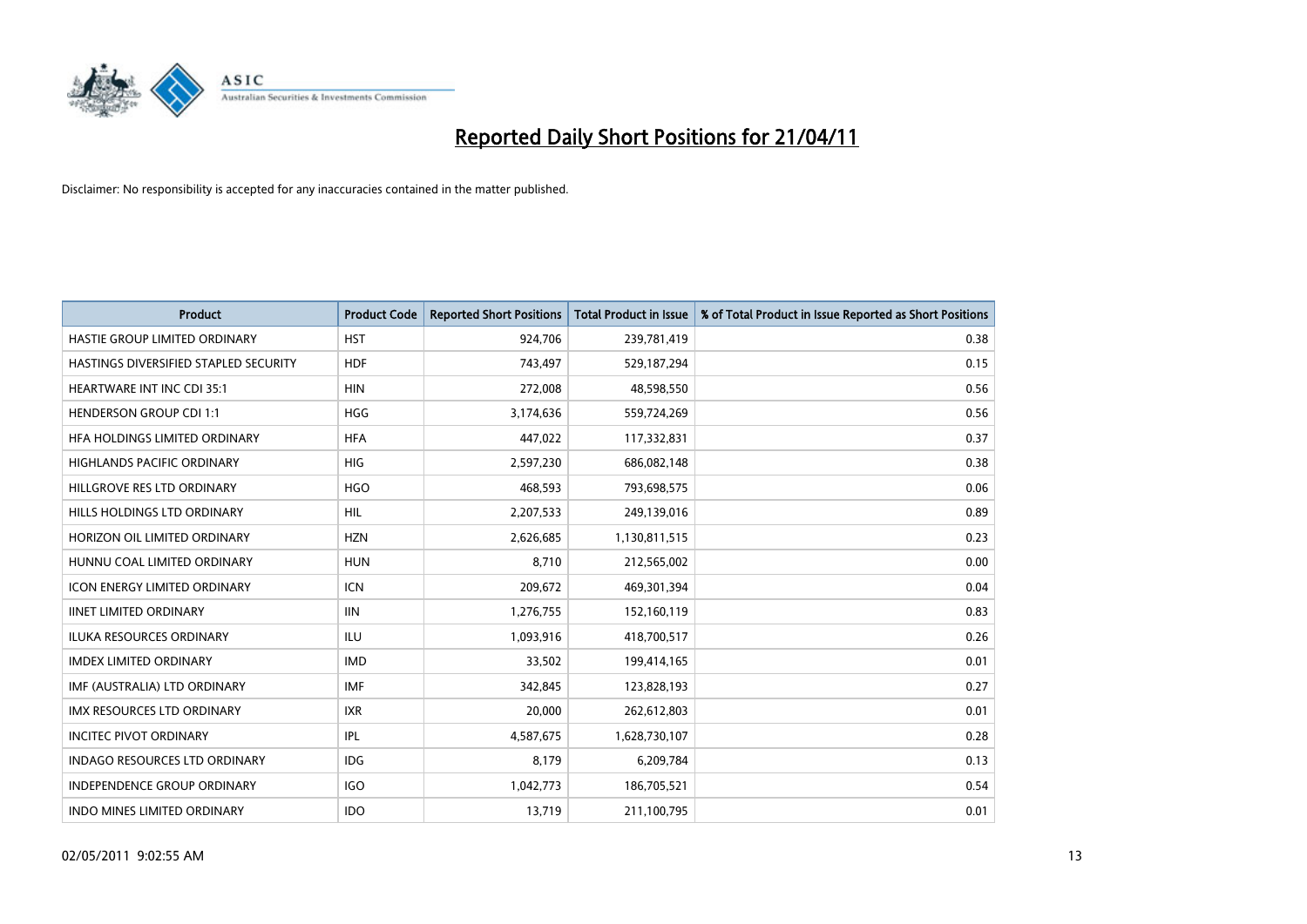

| <b>Product</b>                            | <b>Product Code</b> | <b>Reported Short Positions</b> | Total Product in Issue | % of Total Product in Issue Reported as Short Positions |
|-------------------------------------------|---------------------|---------------------------------|------------------------|---------------------------------------------------------|
| <b>INDOPHIL RESOURCES ORDINARY</b>        | <b>IRN</b>          | 545,801                         | 471,445,763            | 0.11                                                    |
| INDUSTREA LIMITED ORDINARY                | IDL                 | 1,665,047                       | 364,524,797            | 0.45                                                    |
| <b>INFIGEN ENERGY STAPLED SECURITIES</b>  | <b>IFN</b>          | 5,243,317                       | 762,265,972            | 0.69                                                    |
| ING RE COM GROUP STAPLED SECURITIES       | <b>ILF</b>          | 9,075                           | 441,029,194            | 0.00                                                    |
| <b>INSURANCE AUSTRALIA ORDINARY</b>       | IAG                 | 8,964,320                       | 2,079,034,021          | 0.42                                                    |
| INT GOLDFIELDS LTD ORDINARY               | <b>IGS</b>          | 12,197,682                      | 500,440,386            | 2.44                                                    |
| <b>INTEGRA MINING LTD, ORDINARY</b>       | <b>IGR</b>          | 5,159,521                       | 841,525,727            | 0.61                                                    |
| <b>INTREPID MINES ORDINARY</b>            | <b>IAU</b>          | 1,372,212                       | 520,617,420            | 0.26                                                    |
| INVESTA OFFICE FUND STAPLED SECURITIES    | IOF                 | 9,127,609                       | 2,729,071,212          | 0.32                                                    |
| <b>INVOCARE LIMITED ORDINARY</b>          | <b>IVC</b>          | 711,440                         | 102,421,288            | 0.68                                                    |
| <b>ION LIMITED ORDINARY</b>               | <b>ION</b>          | 164,453                         | 256,365,105            | 0.06                                                    |
| <b>IOOF HOLDINGS LTD ORDINARY</b>         | IFL.                | 1,063,257                       | 229,794,395            | 0.45                                                    |
| <b>IRESS MARKET TECH. ORDINARY</b>        | <b>IRE</b>          | 2,196,733                       | 126,018,142            | 1.74                                                    |
| <b>IRON ORE HOLDINGS ORDINARY</b>         | <b>IOH</b>          | 14,525                          | 138,879,674            | 0.01                                                    |
| ISHARES MSCI AUS 200 ISHARES MSCI AUS 200 | <b>IOZ</b>          | 1,780                           | 1,950,015              | 0.09                                                    |
| ISHARES S&P HIGH DIV ISHARES S&P HIGH DIV | <b>IHD</b>          | 4,208                           | 1,700,055              | 0.25                                                    |
| ISHARES S&P/ASX 20 ISHARES S&P/ASX20      | <b>ILC</b>          | 40,333                          | 2,175,008              | 1.85                                                    |
| ISHARES SMALL ORDS ISHARES SMALL ORDS     | <b>ISO</b>          | 102,871                         | 5,700,000              | 1.80                                                    |
| <b>ISOFT GROUP LIMITED ORDINARY</b>       | <b>ISF</b>          | 4,663,332                       | 1,070,595,874          | 0.44                                                    |
| <b>IVANHOE AUSTRALIA ORDINARY</b>         | <b>IVA</b>          | 640.602                         | 418,709,553            | 0.16                                                    |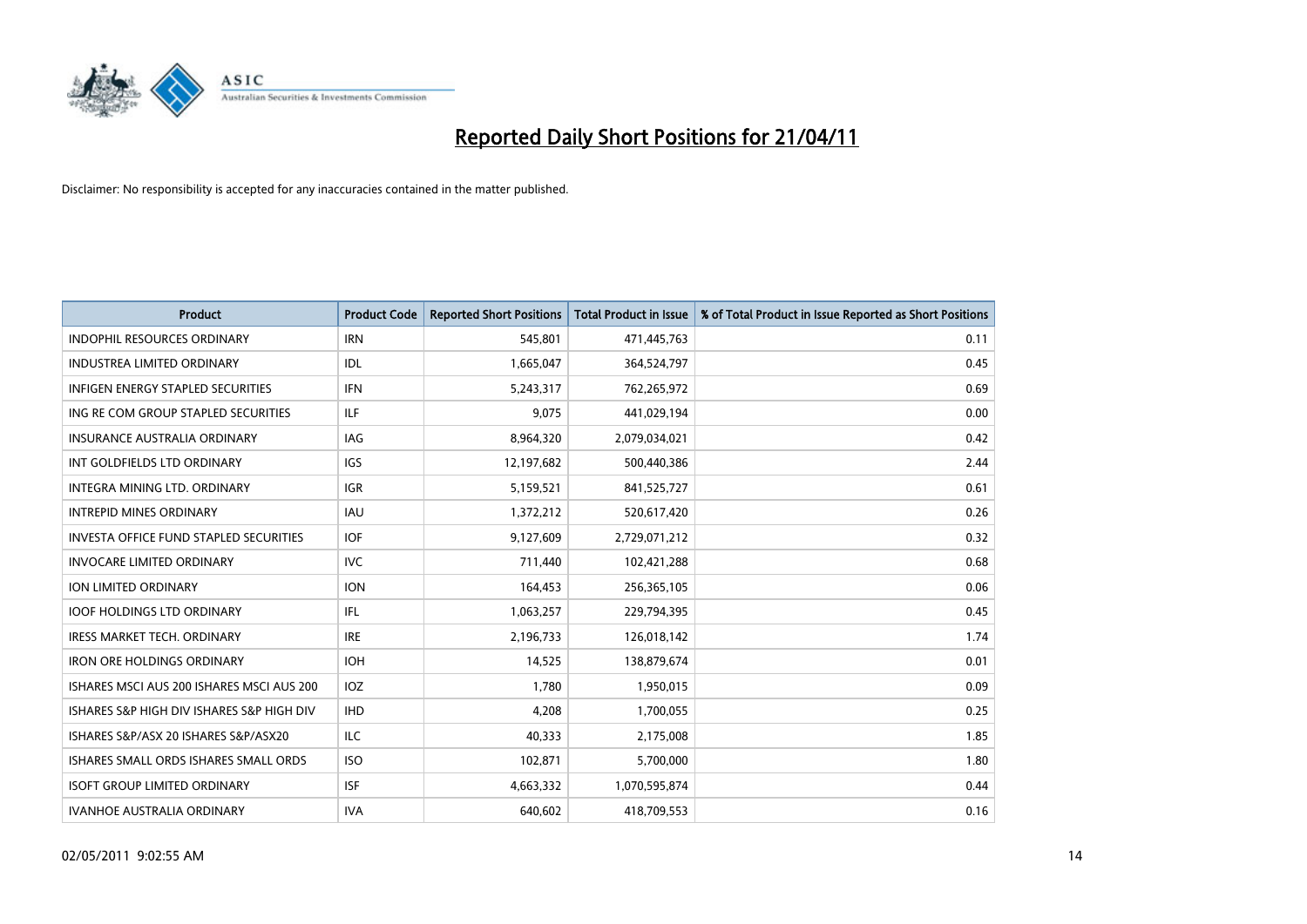

| <b>Product</b>                                  | <b>Product Code</b> | <b>Reported Short Positions</b> | <b>Total Product in Issue</b> | % of Total Product in Issue Reported as Short Positions |
|-------------------------------------------------|---------------------|---------------------------------|-------------------------------|---------------------------------------------------------|
| <b>JABIRU METALS LTD ORDINARY</b>               | JML                 | 20,477                          | 558,654,366                   | 0.00                                                    |
| <b>JAMES HARDIE INDUST CHESS DEPOSITARY INT</b> | <b>IHX</b>          | 17, 167, 248                    | 436,386,587                   | 3.87                                                    |
| <b>JAMESON RESOURCES ORDINARY</b>               | <b>JAL</b>          | 1,600,000                       | 95,828,865                    | 1.67                                                    |
| <b>JB HI-FI LIMITED ORDINARY</b>                | <b>IBH</b>          | 8,988,937                       | 109,340,772                   | 8.19                                                    |
| <b>JUPITER MINES ORDINARY</b>                   | <b>IMS</b>          | 45,477                          | 1,486,756,465                 | 0.00                                                    |
| <b>KAGARA LTD ORDINARY</b>                      | KZL                 | 5,443,256                       | 708,583,835                   | 0.76                                                    |
| KANGAROO RES LTD ORDINARY                       | <b>KRL</b>          | 699,048                         | 1,129,430,012                 | 0.06                                                    |
| KAROON GAS AUSTRALIA ORDINARY                   | <b>KAR</b>          | 1,063,785                       | 221,110,769                   | 0.48                                                    |
| KASBAH RESOURCES ORDINARY                       | <b>KAS</b>          | 17,529                          | 364,262,596                   | 0.00                                                    |
| KATHMANDU HOLD LTD ORDINARY                     | <b>KMD</b>          | 947,600                         | 200,000,000                   | 0.47                                                    |
| KEYBRIDGE CAPITAL ORDINARY                      | <b>KBC</b>          | 5,999                           | 172,070,564                   | 0.00                                                    |
| KIMBERLEY METALS LTD ORDINARY                   | <b>KBL</b>          | 1,821                           | 161,976,319                   | 0.00                                                    |
| KINGSGATE CONSOLID, ORDINARY                    | <b>KCN</b>          | 1,150,646                       | 135,221,250                   | 0.84                                                    |
| KINGSROSE MINING LTD ORDINARY                   | <b>KRM</b>          | 182,588                         | 257,245,366                   | 0.06                                                    |
| LEIGHTON HOLDINGS ORDINARY                      | LEI                 | 7,793,277                       | 302,831,299                   | 2.55                                                    |
| LEND LEASE GROUP UNIT/ORD STAPLED               | LLC                 | 2,325,695                       | 570,915,669                   | 0.39                                                    |
| LINC ENERGY LTD ORDINARY                        | <b>LNC</b>          | 5,772,702                       | 503,418,900                   | 1.13                                                    |
| LIQUEFIED NATURAL ORDINARY                      | LNG                 | 278,847                         | 214,099,015                   | 0.13                                                    |
| LYNAS CORPORATION ORDINARY                      | <b>LYC</b>          | 23,296,634                      | 1,690,819,142                 | 1.37                                                    |
| M2 TELECOMMUNICATION ORDINARY                   | <b>MTU</b>          | 2,571                           | 123,591,285                   | 0.00                                                    |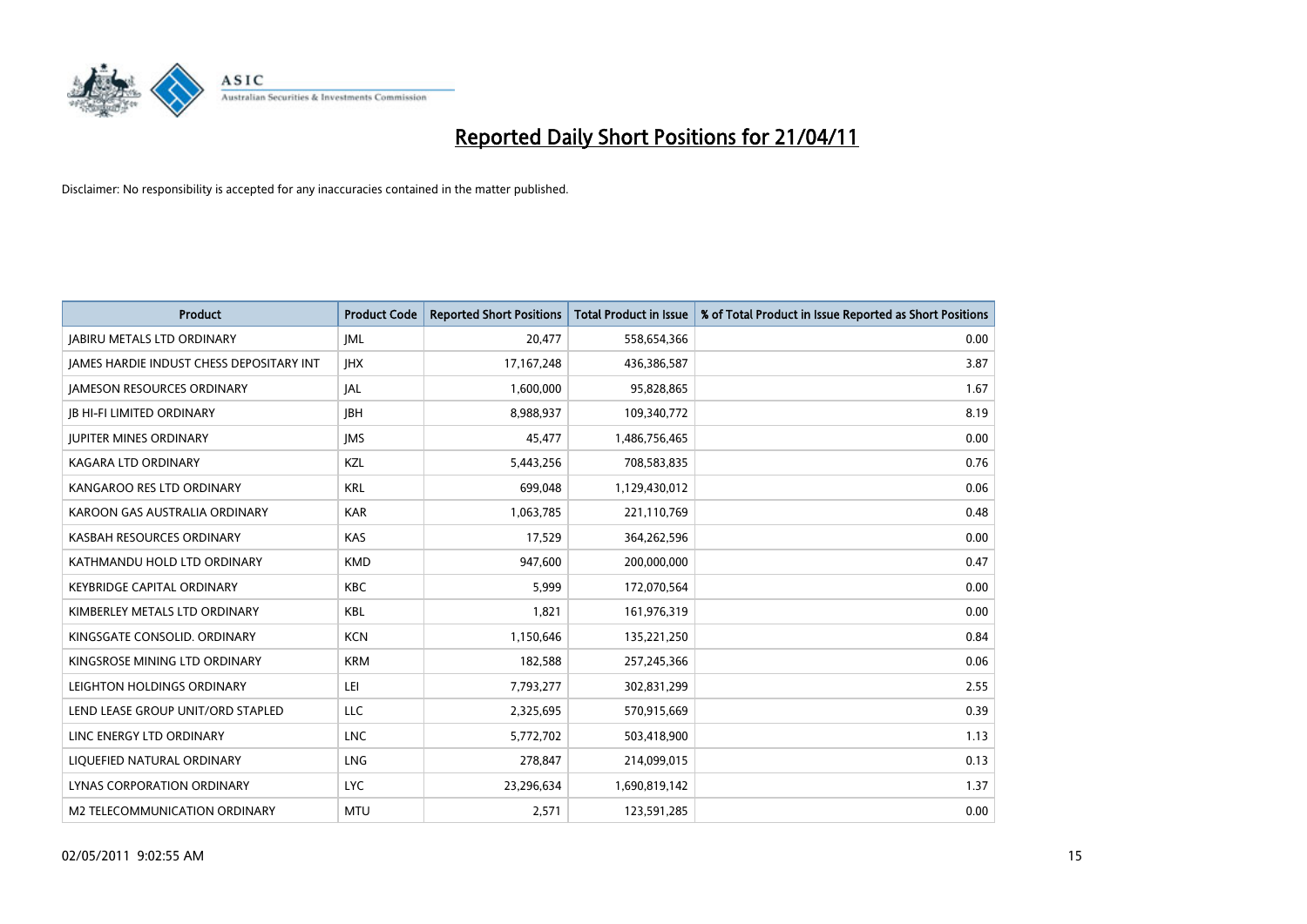

| <b>Product</b>                        | <b>Product Code</b> | <b>Reported Short Positions</b> | <b>Total Product in Issue</b> | % of Total Product in Issue Reported as Short Positions |
|---------------------------------------|---------------------|---------------------------------|-------------------------------|---------------------------------------------------------|
| MACARTHUR COAL ORDINARY               | <b>MCC</b>          | 3,292,009                       | 302,092,343                   | 1.07                                                    |
| <b>MACMAHON HOLDINGS ORDINARY</b>     | <b>MAH</b>          | 7,313,065                       | 733,711,705                   | 1.00                                                    |
| MACO ATLAS ROADS GRP ORDINARY STAPLED | <b>MOA</b>          | 4,832,707                       | 452,345,907                   | 1.06                                                    |
| MACQUARIE GROUP LTD ORDINARY          | MQG                 | 2,569,656                       | 346,814,961                   | 0.71                                                    |
| MAGMA METALS LTD. ORDINARY            | <b>MMW</b>          | 500,000                         | 223,351,923                   | 0.23                                                    |
| <b>MANTRA RESOURCES ORDINARY</b>      | <b>MRU</b>          | 171,896                         | 135,326,194                   | 0.11                                                    |
| MAP GROUP STAPLED US PROHIBIT.        | <b>MAP</b>          | 3,692,962                       | 1,861,210,782                 | 0.19                                                    |
| MARYBOROUGH SUGAR ORDINARY            | <b>MSF</b>          | 22,801                          | 69,165,378                    | 0.04                                                    |
| <b>MATRIX C &amp; E LTD ORDINARY</b>  | <b>MCE</b>          | 8,135                           | 76,514,098                    | 0.00                                                    |
| MCMILLAN SHAKESPEARE ORDINARY         | <b>MMS</b>          | 52,475                          | 68,067,560                    | 0.07                                                    |
| MCPHERSON'S LTD ORDINARY              | <b>MCP</b>          | 217,436                         | 72,401,758                    | 0.30                                                    |
| MEDUSA MINING LTD ORDINARY            | <b>MML</b>          | 1,256,527                       | 188,233,911                   | 0.67                                                    |
| MELBOURNE IT LIMITED ORDINARY         | <b>MLB</b>          | 180,616                         | 80,043,955                    | 0.23                                                    |
| MEO AUSTRALIA LTD ORDINARY            | <b>MEO</b>          | 5,443,215                       | 539,913,260                   | 1.00                                                    |
| <b>MERMAID MARINE ORDINARY</b>        | <b>MRM</b>          | 1,062,674                       | 215,066,086                   | 0.48                                                    |
| MESOBLAST LIMITED ORDINARY            | <b>MSB</b>          | 1,576,015                       | 279,733,562                   | 0.56                                                    |
| METALS X LIMITED ORDINARY             | <b>MLX</b>          | 4,036,106                       | 1,365,661,782                 | 0.30                                                    |
| METCASH LIMITED ORDINARY              | <b>MTS</b>          | 17,712,477                      | 768,815,314                   | 2.29                                                    |
| METGASCO LIMITED ORDINARY             | <b>MEL</b>          | 235,435                         | 252,460,972                   | 0.09                                                    |
| METMINCO LIMITED ORDINARY             | <b>MNC</b>          | 95,298                          | 1,231,269,510                 | 0.00                                                    |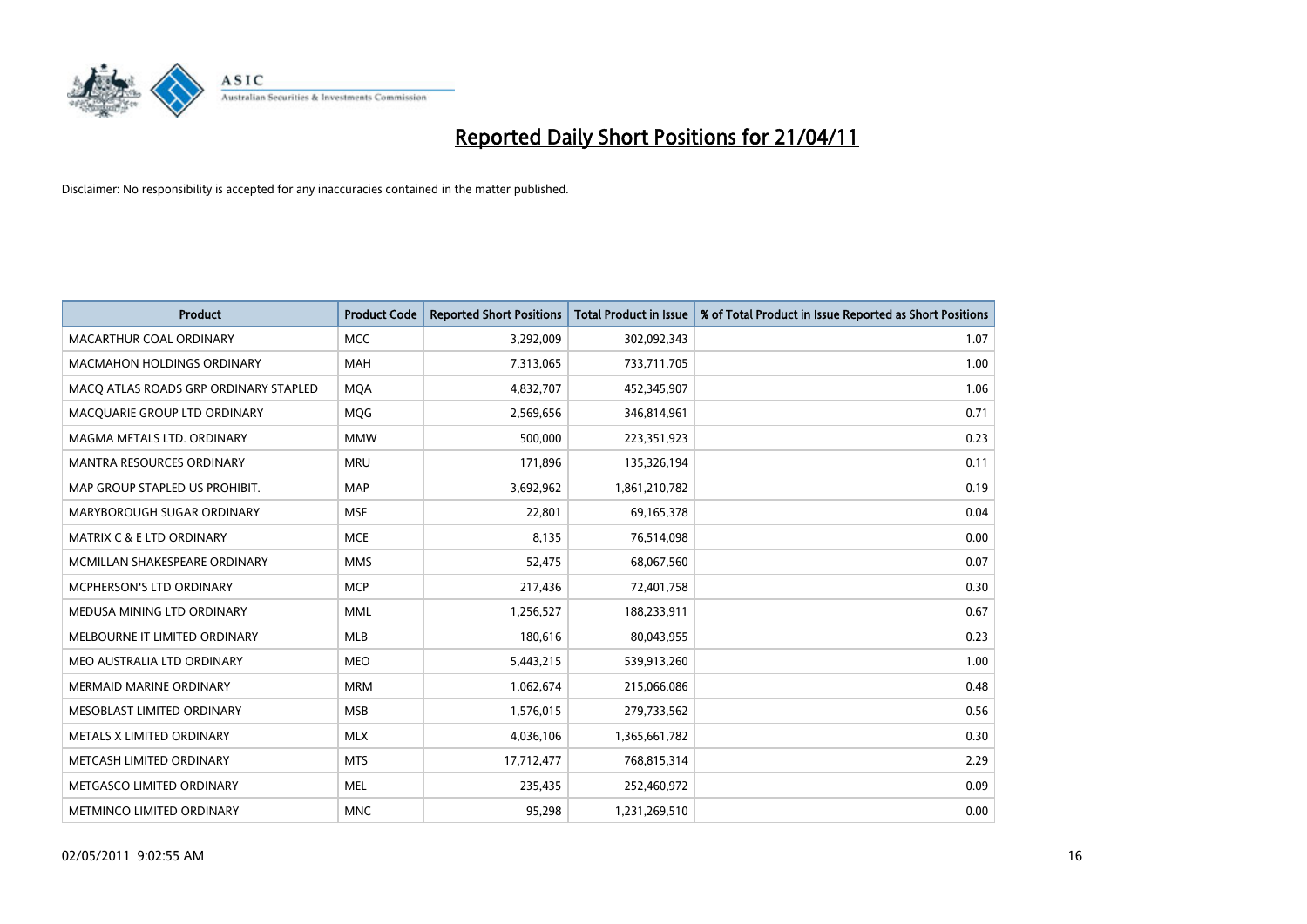

| <b>Product</b>                     | <b>Product Code</b> | <b>Reported Short Positions</b> | <b>Total Product in Issue</b> | % of Total Product in Issue Reported as Short Positions |
|------------------------------------|---------------------|---------------------------------|-------------------------------|---------------------------------------------------------|
| MHM METALS LIMITED ORDINARY        | <b>MHM</b>          | 48,017                          | 101,396,410                   | 0.05                                                    |
| MICLYN EXP OFFSHR ORDINARY         | <b>MIO</b>          | 301,629                         | 274,618,684                   | 0.11                                                    |
| MINARA RESOURCES ORDINARY          | <b>MRE</b>          | 8,485,425                       | 1,169,424,487                 | 0.71                                                    |
| MINCOR RESOURCES NL ORDINARY       | <b>MCR</b>          | 908,864                         | 200,608,804                   | 0.43                                                    |
| MINEMAKERS LIMITED ORDINARY        | <b>MAK</b>          | 71,627                          | 227,003,950                   | 0.03                                                    |
| MINERAL DEPOSITS ORDINARY          | <b>MDL</b>          | 255,492                         | 60,768,582                    | 0.40                                                    |
| MINERAL RESOURCES. ORDINARY        | <b>MIN</b>          | 544,731                         | 169,123,017                   | 0.31                                                    |
| MIRABELA NICKEL LTD ORDINARY       | <b>MBN</b>          | 10,991,252                      | 491,561,237                   | 2.22                                                    |
| MIRVAC GROUP STAPLED SECURITIES    | <b>MGR</b>          | 12,953,179                      | 3,416,924,188                 | 0.37                                                    |
| MOLOPO ENERGY LTD ORDINARY         | <b>MPO</b>          | 1,523,104                       | 250,972,584                   | 0.59                                                    |
| MOLY MINES LIMITED ORDINARY        | <b>MOL</b>          | 6,607                           | 365,893,989                   | 0.00                                                    |
| <b>MONADELPHOUS GROUP ORDINARY</b> | <b>MND</b>          | 433,638                         | 87,576,827                    | 0.49                                                    |
| MOUNT GIBSON IRON ORDINARY         | MGX                 | 5,531,727                       | 1,082,570,693                 | 0.48                                                    |
| MULTIPLEX SITES SITES              | <b>MXUPA</b>        | 36                              | 4,500,000                     | 0.00                                                    |
| MURCHISON METALS LTD ORDINARY      | <b>MMX</b>          | 12,211,045                      | 435,884,268                   | 2.80                                                    |
| MYER HOLDINGS LTD ORDINARY         | <b>MYR</b>          | 11,358,555                      | 582,847,884                   | 1.95                                                    |
| MYSTATE LIMITED ORDINARY           | <b>MYS</b>          | 1,400                           | 67,439,158                    | 0.00                                                    |
| NATIONAL AUST. BANK ORDINARY       | <b>NAB</b>          | 12,173,327                      | 2,169,658,383                 | 0.56                                                    |
| NATURAL FUEL LIMITED ORDINARY      | <b>NFL</b>          |                                 | 721,912                       | 0.00                                                    |
| NAVIGATOR RESOURCES ORDINARY       | <b>NAV</b>          | 10,000                          | 465,777,766                   | 0.00                                                    |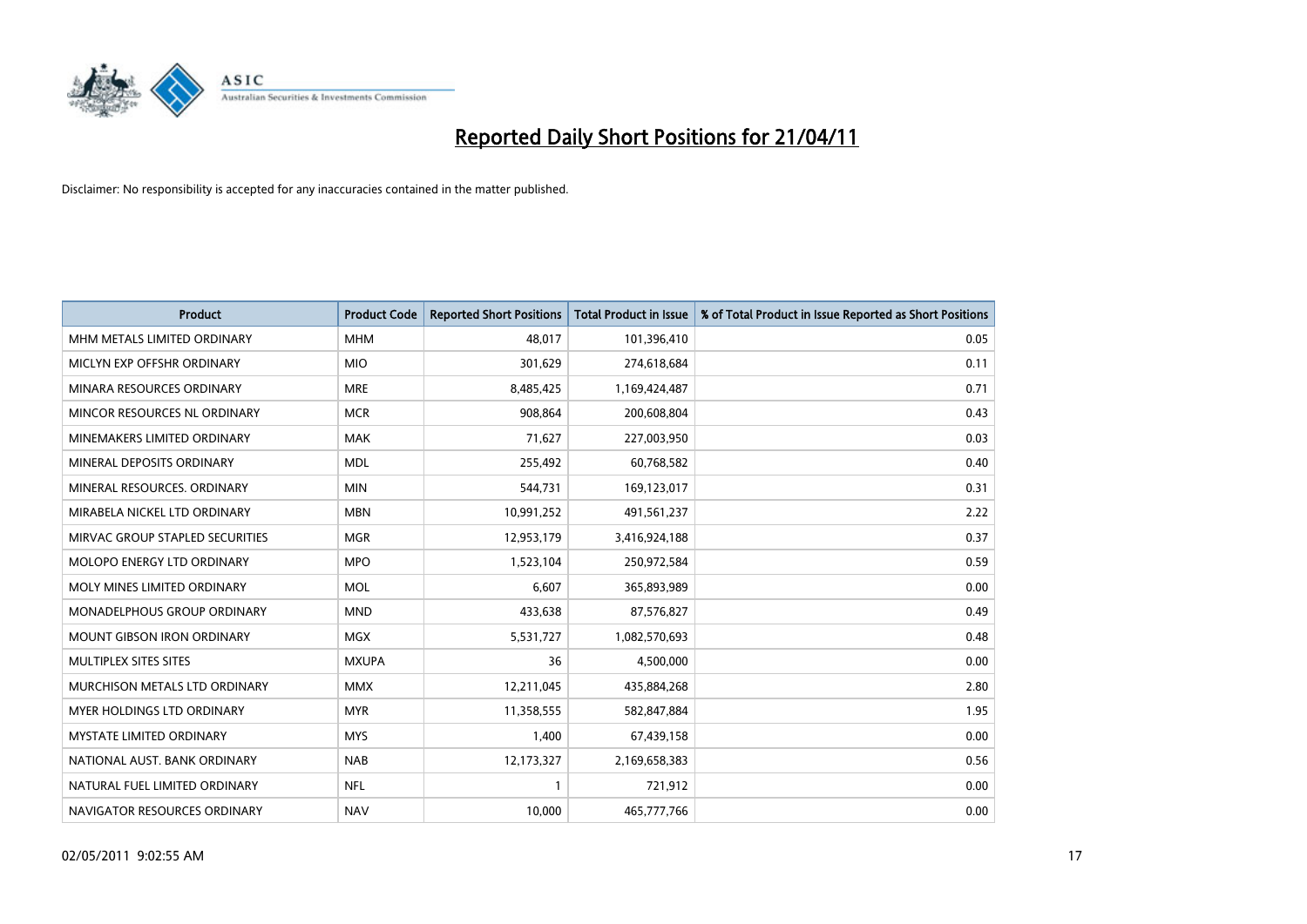

| <b>Product</b>                | <b>Product Code</b> | <b>Reported Short Positions</b> | <b>Total Product in Issue</b> | % of Total Product in Issue Reported as Short Positions |
|-------------------------------|---------------------|---------------------------------|-------------------------------|---------------------------------------------------------|
| NAVITAS LIMITED ORDINARY      | <b>NVT</b>          | 2,670,546                       | 369,358,564                   | 0.73                                                    |
| NEPTUNE MARINE ORDINARY       | <b>NMS</b>          | 700,073                         | 1,739,066,409                 | 0.04                                                    |
| NEW HOPE CORPORATION ORDINARY | <b>NHC</b>          | 653,128                         | 830,230,549                   | 0.08                                                    |
| NEWCREST MINING ORDINARY      | <b>NCM</b>          | 4,941,991                       | 765,000,000                   | 0.62                                                    |
| NEWS CORP A NON-VOTING CDI    | <b>NWSLV</b>        | 845,569                         | 1,829,730,797                 | 0.05                                                    |
| NEWS CORP B VOTING CDI        | <b>NWS</b>          | 2,914,982                       | 798,520,953                   | 0.36                                                    |
| NEXBIS LIMITED ORDINARY       | <b>NBS</b>          | 63,733                          | 798,356,704                   | 0.01                                                    |
| NEXUS ENERGY LIMITED ORDINARY | <b>NXS</b>          | 8,173,046                       | 1,020,257,304                 | 0.79                                                    |
| NIB HOLDINGS LIMITED ORDINARY | <b>NHF</b>          | 303,064                         | 466,765,752                   | 0.06                                                    |
| NICK SCALI LIMITED ORDINARY   | <b>NCK</b>          | 39,246                          | 81,000,000                    | 0.04                                                    |
| NIDO PETROLEUM ORDINARY       | <b>NDO</b>          | 854,879                         | 1,373,822,119                 | 0.05                                                    |
| NKWE PLATINUM 10C US COMMON   | <b>NKP</b>          | 159,897                         | 559,651,184                   | 0.03                                                    |
| NOBLE MINERAL RES ORDINARY    | <b>NMG</b>          | 1,174,696                       | 381,798,733                   | 0.30                                                    |
| NORTHERN CREST ORDINARY       | <b>NOC</b>          | 24,345                          | 133,484,723                   | 0.02                                                    |
| NORTHERN IRON LTD ORDINARY    | <b>NFE</b>          | 1,305,362                       | 336,084,863                   | 0.38                                                    |
| NORTHERN MIN LTD ORDINARY     | <b>NTU</b>          | 97,075                          | 164,545,022                   | 0.06                                                    |
| NRW HOLDINGS LIMITED ORDINARY | <b>NWH</b>          | 658,233                         | 276,770,445                   | 0.23                                                    |
| NSL CONSOLIDATED LTD ORDINARY | <b>NSL</b>          | 101,269                         | 270,661,373                   | 0.03                                                    |
| NUFARM LIMITED ORDINARY       | <b>NUF</b>          | 6,180,795                       | 261,833,005                   | 2.35                                                    |
| OAKTON LIMITED ORDINARY       | <b>OKN</b>          | 794,200                         | 93,800,235                    | 0.84                                                    |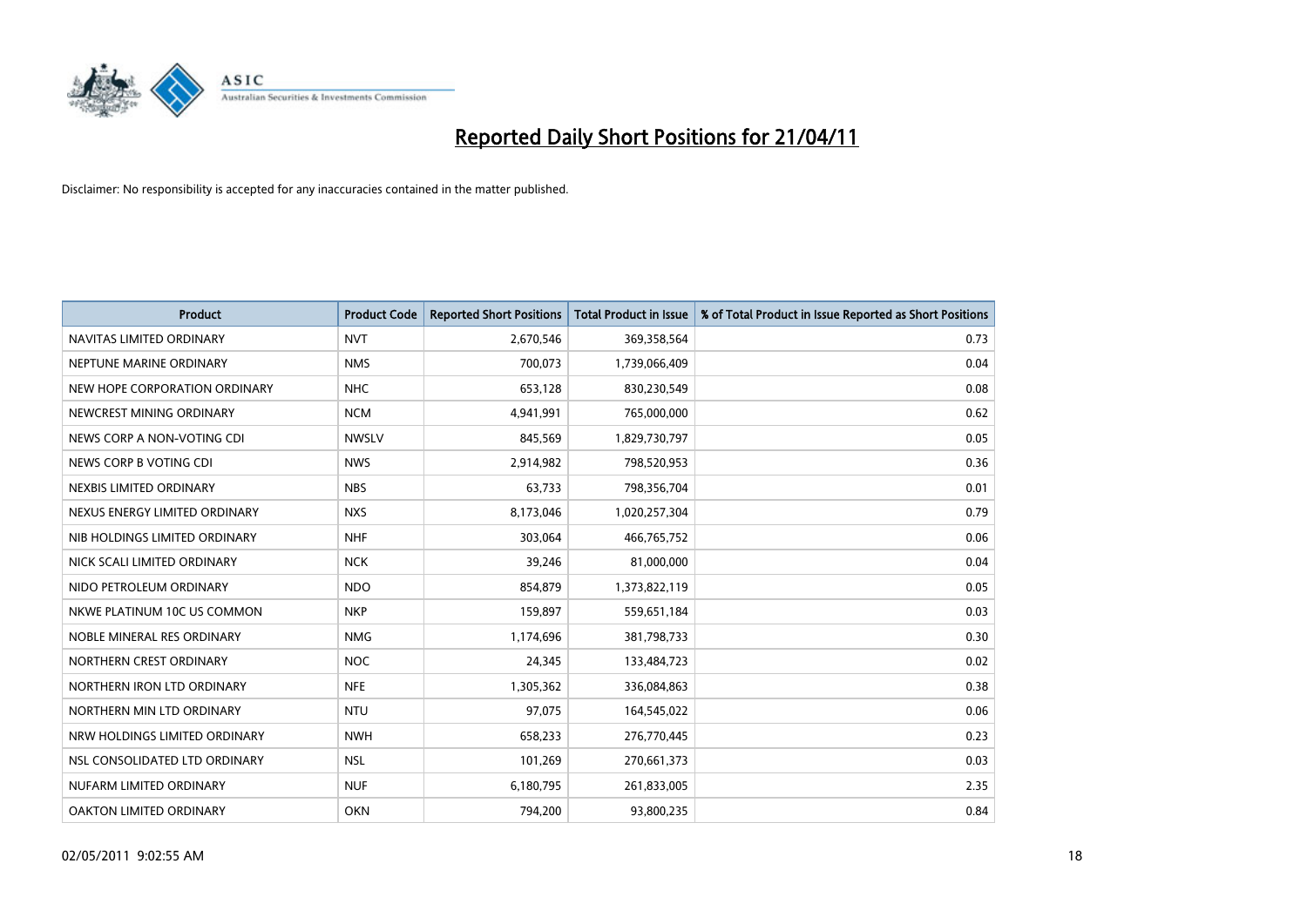

| <b>Product</b>                        | <b>Product Code</b> | <b>Reported Short Positions</b> | Total Product in Issue | % of Total Product in Issue Reported as Short Positions |
|---------------------------------------|---------------------|---------------------------------|------------------------|---------------------------------------------------------|
| OCEANAGOLD CORP. CHESS DEPOSITARY INT | <b>OGC</b>          | 1,001,655                       | 262,180,388            | 0.38                                                    |
| OCEANIA CAPITAL LTD ORDINARY          | <b>OCP</b>          | 2,500                           | 91,921,295             | 0.00                                                    |
| OIL SEARCH LTD ORDINARY               | OSH                 | 11,446,043                      | 1,316,672,727          | 0.83                                                    |
| OILEX LTD ORDINARY                    | <b>OEX</b>          | 42,478                          | 253,274,885            | 0.02                                                    |
| <b>OLYMPUS PACIFIC MIN CDI 1:1</b>    | <b>OYM</b>          | 34,042                          | 152,400,604            | 0.02                                                    |
| OM HOLDINGS LIMITED ORDINARY          | OMH                 | 6,179,044                       | 504,105,150            | 1.21                                                    |
| ONESTEEL LIMITED ORDINARY             | OST                 | 14,316,943                      | 1,338,106,652          | 1.05                                                    |
| ORICA LIMITED ORDINARY                | ORI                 | 2,565,588                       | 363,223,767            | 0.69                                                    |
| ORIGIN ENERGY DEFERRED                | <b>ORGN</b>         | 13,705                          | 89,641,361             | 0.02                                                    |
| ORIGIN ENERGY ORDINARY                | <b>ORG</b>          | 10,522,674                      | 974,152,829            | 1.07                                                    |
| OROCOBRE LIMITED ORDINARY             | <b>ORE</b>          | 63,458                          | 102,813,894            | 0.05                                                    |
| OROTONGROUP LIMITED ORDINARY          | ORL                 | 13,461                          | 40,880,902             | 0.03                                                    |
| OTTO ENERGY LIMITED ORDINARY          | OEL                 | 109,204                         | 1,134,540,071          | 0.01                                                    |
| OZ MINERALS ORDINARY                  | OZL                 | 18,761,223                      | 3,238,546,504          | 0.56                                                    |
| <b>PACIFIC BRANDS ORDINARY</b>        | <b>PBG</b>          | 8,845,373                       | 931,386,248            | 0.97                                                    |
| PALADIN ENERGY LTD ORDINARY           | <b>PDN</b>          | 16,875,377                      | 777,698,217            | 2.17                                                    |
| PANAUST LIMITED ORDINARY              | <b>PNA</b>          | 15,367,793                      | 2,965,008,426          | 0.49                                                    |
| PANORAMIC RESOURCES ORDINARY          | PAN                 | 1,299,126                       | 207,050,710            | 0.63                                                    |
| PAPERLINX LIMITED ORDINARY            | <b>PPX</b>          | 19,843,666                      | 603,580,761            | 3.27                                                    |
| PAPILLON RES LTD ORDINARY             | PIR                 | 90,333                          | 190,702,855            | 0.05                                                    |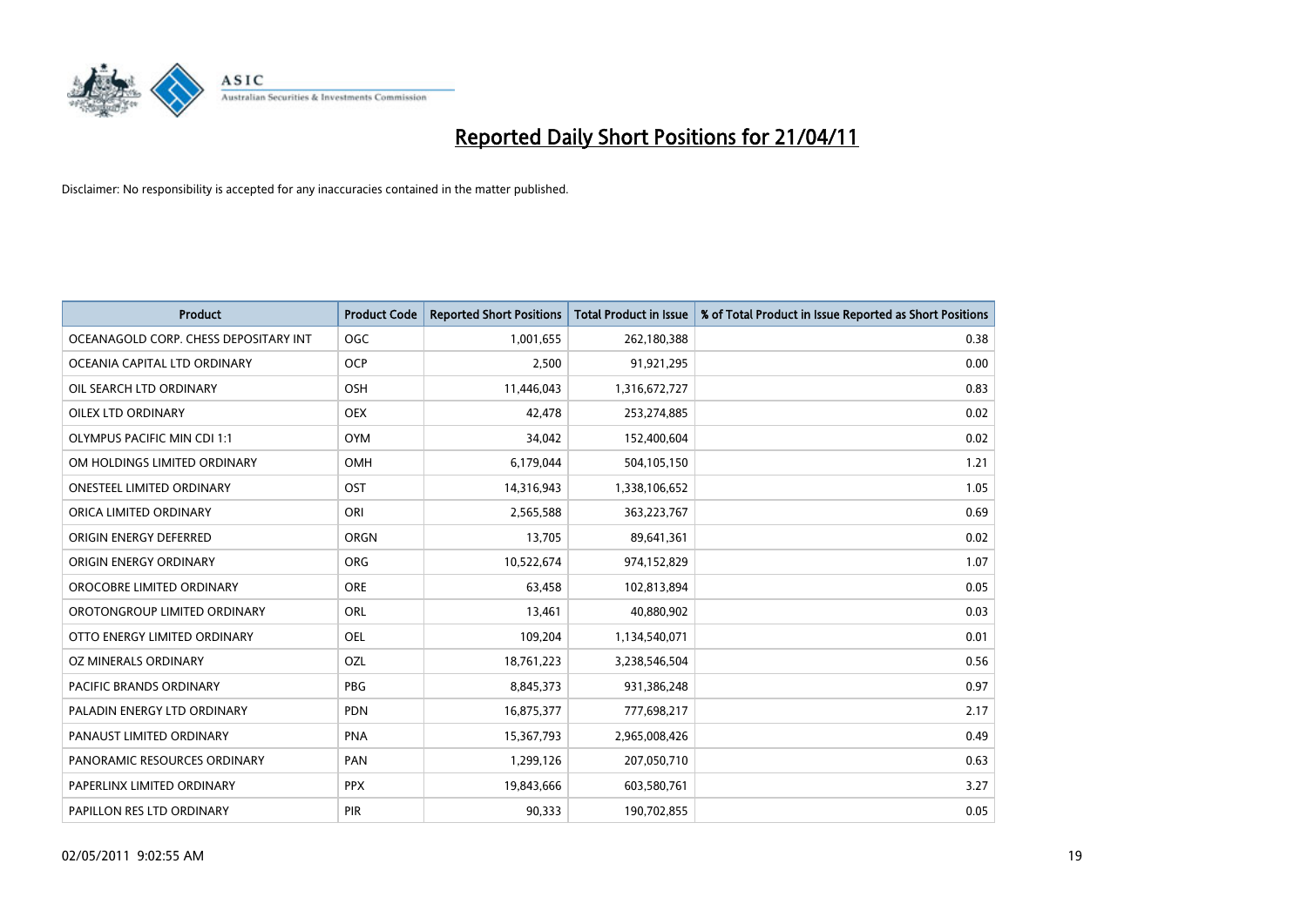

| <b>Product</b>                       | <b>Product Code</b> | <b>Reported Short Positions</b> | Total Product in Issue | % of Total Product in Issue Reported as Short Positions |
|--------------------------------------|---------------------|---------------------------------|------------------------|---------------------------------------------------------|
| PATTIES FOODS LTD ORDINARY           | PFL                 |                                 | 138,908,853            | 0.00                                                    |
| PEET LIMITED ORDINARY                | <b>PPC</b>          | 91,429                          | 302,965,804            | 0.02                                                    |
| PENINSULA ENERGY LTD ORDINARY        | <b>PEN</b>          | 485,000                         | 2,086,495,200          | 0.02                                                    |
| PERILYA LIMITED ORDINARY             | PEM                 | 276,995                         | 526,075,563            | 0.05                                                    |
| PERPETUAL LIMITED ORDINARY           | <b>PPT</b>          | 2,297,651                       | 44,669,352             | 5.15                                                    |
| PERSEUS MINING LTD ORDINARY          | PRU                 | 3,751,534                       | 424,017,088            | 0.86                                                    |
| PETSEC ENERGY ORDINARY               | <b>PSA</b>          | 223,332                         | 231,283,622            | 0.10                                                    |
| PHARMAXIS LTD ORDINARY               | <b>PXS</b>          | 960,133                         | 228,127,809            | 0.41                                                    |
| PHOTON GROUP LTD ORDINARY            | <b>PGA</b>          | 250,510                         | 1,540,886,866          | 0.02                                                    |
| PLATINUM ASSET ORDINARY              | <b>PTM</b>          | 6,966,335                       | 561,347,878            | 1.24                                                    |
| PLATINUM AUSTRALIA ORDINARY          | <b>PLA</b>          | 5,173,483                       | 392,430,039            | 1.33                                                    |
| PLATINUM CAPITAL LTD ORDINARY        | <b>PMC</b>          |                                 | 164,959,410            | 0.00                                                    |
| PMP LIMITED ORDINARY                 | <b>PMP</b>          | 47,145                          | 335,338,483            | 0.01                                                    |
| PORT BOUVARD LIMITED ORDINARY        | PBD                 | 6,754                           | 593,868,295            | 0.00                                                    |
| PRANA BIOTECHNOLOGY ORDINARY         | <b>PBT</b>          | 138,000                         | 269,292,203            | 0.05                                                    |
| PREMIER INVESTMENTS ORDINARY         | <b>PMV</b>          | 302,667                         | 155,062,831            | 0.19                                                    |
| PRIMA BIOMED LTD ORDINARY            | <b>PRR</b>          | 198,911                         | 802,337,032            | 0.02                                                    |
| PRIMARY HEALTH CARE ORDINARY         | <b>PRY</b>          | 8,577,863                       | 497,349,803            | 1.72                                                    |
| PRIME INFR GROUP. STAPLED SECURITIES | PIH                 | 308,735                         | 351,776,795            | 0.09                                                    |
| PRIME MEDIA GRP LTD ORDINARY         | PRT                 | 14,825                          | 366,330,303            | 0.00                                                    |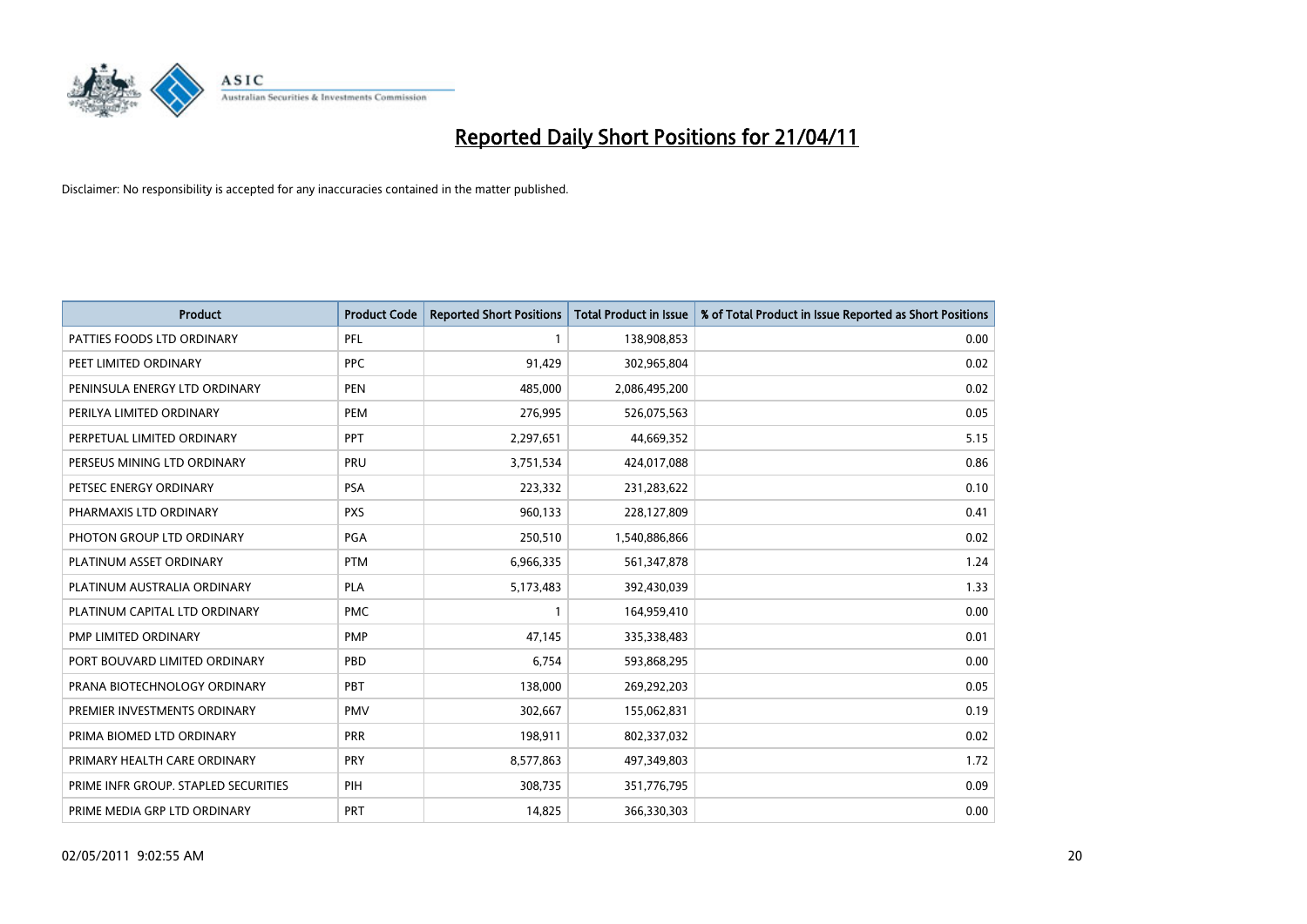

| <b>Product</b>                       | <b>Product Code</b> | <b>Reported Short Positions</b> | Total Product in Issue | % of Total Product in Issue Reported as Short Positions |
|--------------------------------------|---------------------|---------------------------------|------------------------|---------------------------------------------------------|
| PROGEN PHARMACEUTIC ORDINARY         | <b>PGL</b>          | 151,596                         | 24,709,097             | 0.61                                                    |
| PROGRAMMED ORDINARY                  | <b>PRG</b>          | 402,815                         | 118,169,908            | 0.33                                                    |
| <b>PSIVIDA CORP CDI 1:1</b>          | <b>PVA</b>          | 6,878                           | 8,896,217              | 0.08                                                    |
| <b>QANTAS AIRWAYS ORDINARY</b>       | QAN                 | 33,992,508                      | 2,265,123,620          | 1.49                                                    |
| OBE INSURANCE GROUP ORDINARY         | <b>OBE</b>          | 20,042,244                      | 1,073,894,369          | 1.84                                                    |
| OR NATIONAL LIMITED ORDINARY         | <b>ORN</b>          | 20,556,637                      | 2,440,000,000          | 0.83                                                    |
| <b>QUBE LOGISTICS ORDINARY UNITS</b> | <b>OUB</b>          | 18,384,721                      | 610,839,329            | 3.01                                                    |
| RAMELIUS RESOURCES ORDINARY          | <b>RMS</b>          | 57,038                          | 291,658,795            | 0.01                                                    |
| RAMSAY HEALTH CARE ORDINARY          | <b>RHC</b>          | 1,537,811                       | 202,081,252            | 0.76                                                    |
| RANGE RESOURCES LTD ORDINARY         | <b>RRS</b>          | 726,471                         | 1,447,850,695          | 0.05                                                    |
| <b>RCR TOMLINSON ORDINARY</b>        | <b>RCR</b>          | 68,067                          | 131,897,672            | 0.05                                                    |
| <b>REA GROUP ORDINARY</b>            | <b>REA</b>          | 36,881                          | 130,401,680            | 0.01                                                    |
| <b>RECKON LIMITED ORDINARY</b>       | <b>RKN</b>          | 2,107                           | 133,384,060            | 0.00                                                    |
| <b>RED 5 LIMITED ORDINARY</b>        | <b>RED</b>          | 23,001                          | 1,283,597,526          | 0.00                                                    |
| <b>RED FORK ENERGY ORDINARY</b>      | <b>RFE</b>          | 175,348                         | 160,035,000            | 0.11                                                    |
| REED RESOURCES LTD ORDINARY          | <b>RDR</b>          | 268,204                         | 262,237,201            | 0.10                                                    |
| <b>REGIS RESOURCES ORDINARY</b>      | <b>RRL</b>          | 2,663,087                       | 431,181,415            | 0.62                                                    |
| RESMED INC CDI 10:1                  | <b>RMD</b>          | 11,838,089                      | 1,534,676,730          | 0.77                                                    |
| <b>RESOLUTE MINING ORDINARY</b>      | <b>RSG</b>          | 4,174,174                       | 467,464,116            | 0.89                                                    |
| <b>RESOURCE GENERATION ORDINARY</b>  | <b>RES</b>          | 288.295                         | 244,400,530            | 0.11                                                    |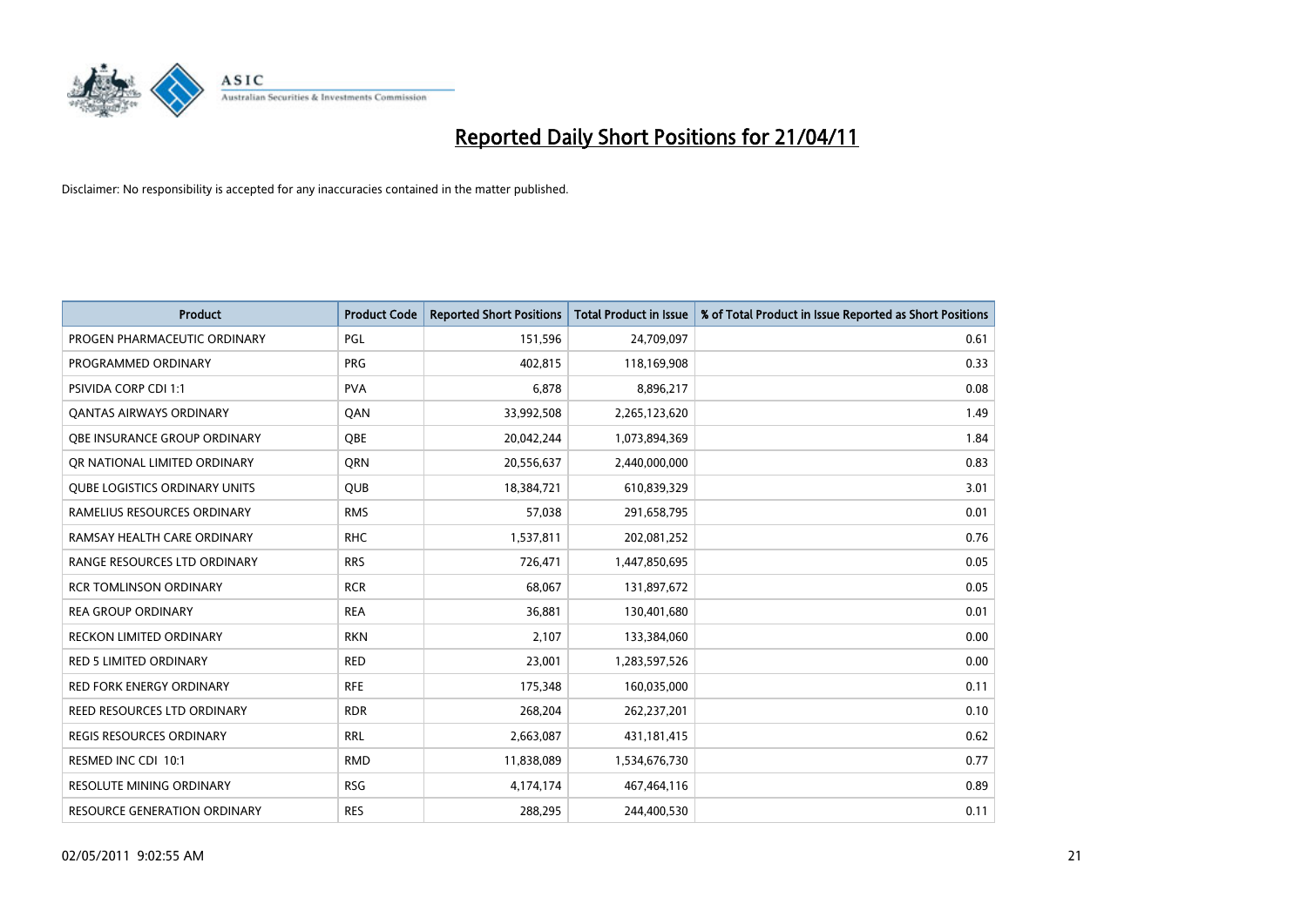

| <b>Product</b>                | <b>Product Code</b> | <b>Reported Short Positions</b> | Total Product in Issue | % of Total Product in Issue Reported as Short Positions |
|-------------------------------|---------------------|---------------------------------|------------------------|---------------------------------------------------------|
| RETAIL FOOD GROUP ORDINARY    | <b>RFG</b>          | 1,955                           | 107,788,918            | 0.00                                                    |
| REVERSE CORP LIMITED ORDINARY | <b>REF</b>          | 25,141                          | 92,382,175             | 0.03                                                    |
| REX MINERALS LIMITED ORDINARY | <b>RXM</b>          | 185,258                         | 151,438,879            | 0.11                                                    |
| RHG LIMITED ORDINARY          | <b>RHG</b>          | 110,056                         | 318,745,978            | 0.02                                                    |
| RIDLEY CORPORATION ORDINARY   | <b>RIC</b>          | 808,517                         | 307,817,071            | 0.26                                                    |
| RIO TINTO LIMITED ORDINARY    | <b>RIO</b>          | 14,766,752                      | 435,758,720            | 3.40                                                    |
| RIVERCITY MOTORWAY STAPLED    | <b>RCY</b>          | 132,000                         | 957,010,115            | 0.01                                                    |
| RIVERSDALE MINING ORDINARY    | <b>RIV</b>          | 95,662                          | 244,431,186            | 0.03                                                    |
| ROBUST RESOURCES ORDINARY     | <b>ROL</b>          | 1,121,255                       | 84,944,097             | 1.32                                                    |
| ROC OIL COMPANY ORDINARY      | <b>ROC</b>          | 6,100,058                       | 713,154,560            | 0.85                                                    |
| RP DATA LTD ORDINARY          | <b>RPX</b>          | 364,043                         | 149,246,421            | 0.24                                                    |
| SAI GLOBAL LIMITED ORDINARY   | SAI                 | 231,475                         | 199,552,155            | 0.11                                                    |
| SALMAT LIMITED ORDINARY       | <b>SLM</b>          | 147,695                         | 159,767,799            | 0.09                                                    |
| SAMSON OIL & GAS LTD ORDINARY | SSN                 | 3,205,850                       | 1,726,088,509          | 0.19                                                    |
| SANDFIRE RESOURCES ORDINARY   | <b>SFR</b>          | 685,308                         | 148,309,969            | 0.46                                                    |
| <b>SANTOS LTD ORDINARY</b>    | <b>STO</b>          | 7,810,589                       | 877,955,664            | 0.87                                                    |
| SARACEN MINERAL ORDINARY      | SAR                 | 728,217                         | 492,151,415            | 0.14                                                    |
| SEDGMAN LIMITED ORDINARY      | <b>SDM</b>          | 427,351                         | 209,752,689            | 0.20                                                    |
| SEEK LIMITED ORDINARY         | <b>SEK</b>          | 7,278,457                       | 336,584,488            | 2.16                                                    |
| SENETAS CORPORATION ORDINARY  | <b>SEN</b>          | 756,999                         | 463,105,195            | 0.16                                                    |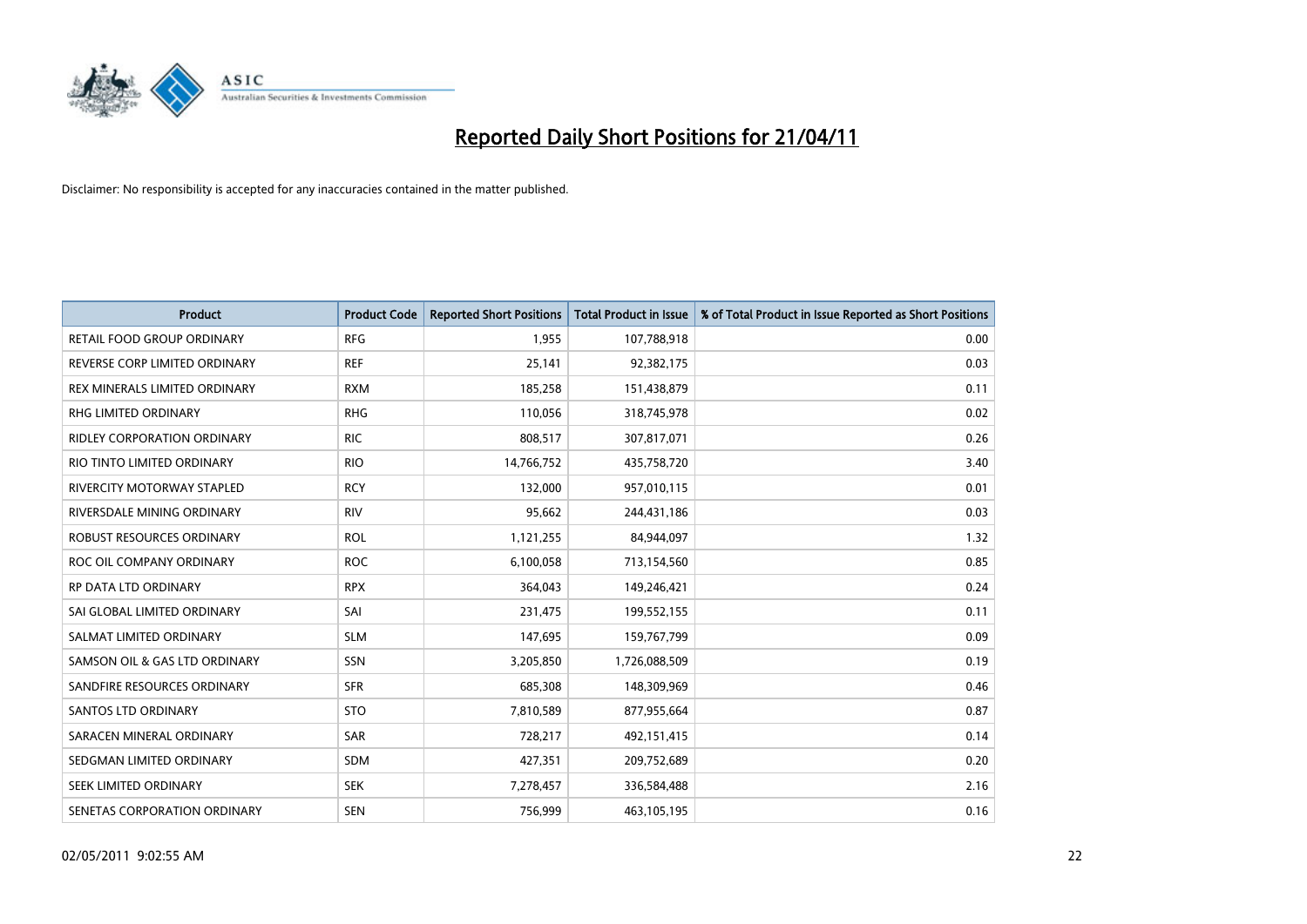

| <b>Product</b>                           | <b>Product Code</b> | <b>Reported Short Positions</b> | <b>Total Product in Issue</b> | % of Total Product in Issue Reported as Short Positions |
|------------------------------------------|---------------------|---------------------------------|-------------------------------|---------------------------------------------------------|
| SERVCORP LIMITED ORDINARY                | SRV                 | 74,918                          | 98,440,807                    | 0.07                                                    |
| SERVICE STREAM ORDINARY                  | <b>SSM</b>          | 344,663                         | 283,418,867                   | 0.12                                                    |
| SEVEN GROUP HOLDINGS ORDINARY            | <b>SVW</b>          | 504,312                         | 305,410,281                   | 0.15                                                    |
| SIGMA PHARMACEUTICAL ORDINARY            | SIP                 | 19,415,924                      | 1,178,626,572                 | 1.63                                                    |
| SILEX SYSTEMS ORDINARY                   | <b>SLX</b>          | 338,952                         | 170,128,997                   | 0.20                                                    |
| SILVER LAKE RESOURCE ORDINARY            | <b>SLR</b>          | 101,087                         | 178,882,838                   | 0.05                                                    |
| SIMS METAL MGMT LTD ORDINARY             | SGM                 | 3,592,781                       | 205,393,914                   | 1.72                                                    |
| SINGAPORE TELECOMM. CHESS DEPOSITARY INT | SGT                 | 4,967,354                       | 276,569,442                   | 1.78                                                    |
| SKILLED GROUP LTD ORDINARY               | <b>SKE</b>          | 72,999                          | 232,963,526                   | 0.03                                                    |
| SKY CITY ENTERTAIN, ORDINARY             | <b>SKC</b>          | 117,051                         | 576,958,340                   | 0.02                                                    |
| <b>SLATER &amp; GORDON ORDINARY</b>      | SGH                 | 5,792                           | 149,320,168                   | 0.00                                                    |
| SMS MANAGEMENT, ORDINARY                 | <b>SMX</b>          | 61,299                          | 67,661,358                    | 0.09                                                    |
| SONIC HEALTHCARE ORDINARY                | <b>SHL</b>          | 6,515,538                       | 388,429,875                   | 1.64                                                    |
| SOUL PATTINSON (W.H) ORDINARY            | SOL                 | 33,582                          | 238,640,580                   | 0.01                                                    |
| SOUTH BOULDER MINES ORDINARY             | <b>STB</b>          | 8,785                           | 86,115,688                    | 0.01                                                    |
| SP AUSNET STAPLED SECURITIES             | SPN                 | 5,343,702                       | 2,795,115,439                 | 0.18                                                    |
| SPARK INFRASTRUCTURE STAPLED NOTE & UNIT | SKI                 | 17,347,955                      | 1,326,734,264                 | 1.31                                                    |
| SPDR 200 FUND ETF UNITS                  | <b>STW</b>          | 8                               | 50,839,159                    | 0.00                                                    |
| SPECIALTY FASHION ORDINARY               | <b>SFH</b>          | 1,878,556                       | 191,686,122                   | 0.98                                                    |
| SPHERE MINERALS LTD ORDINARY             | <b>SPH</b>          | 1,991                           | 171,348,151                   | 0.00                                                    |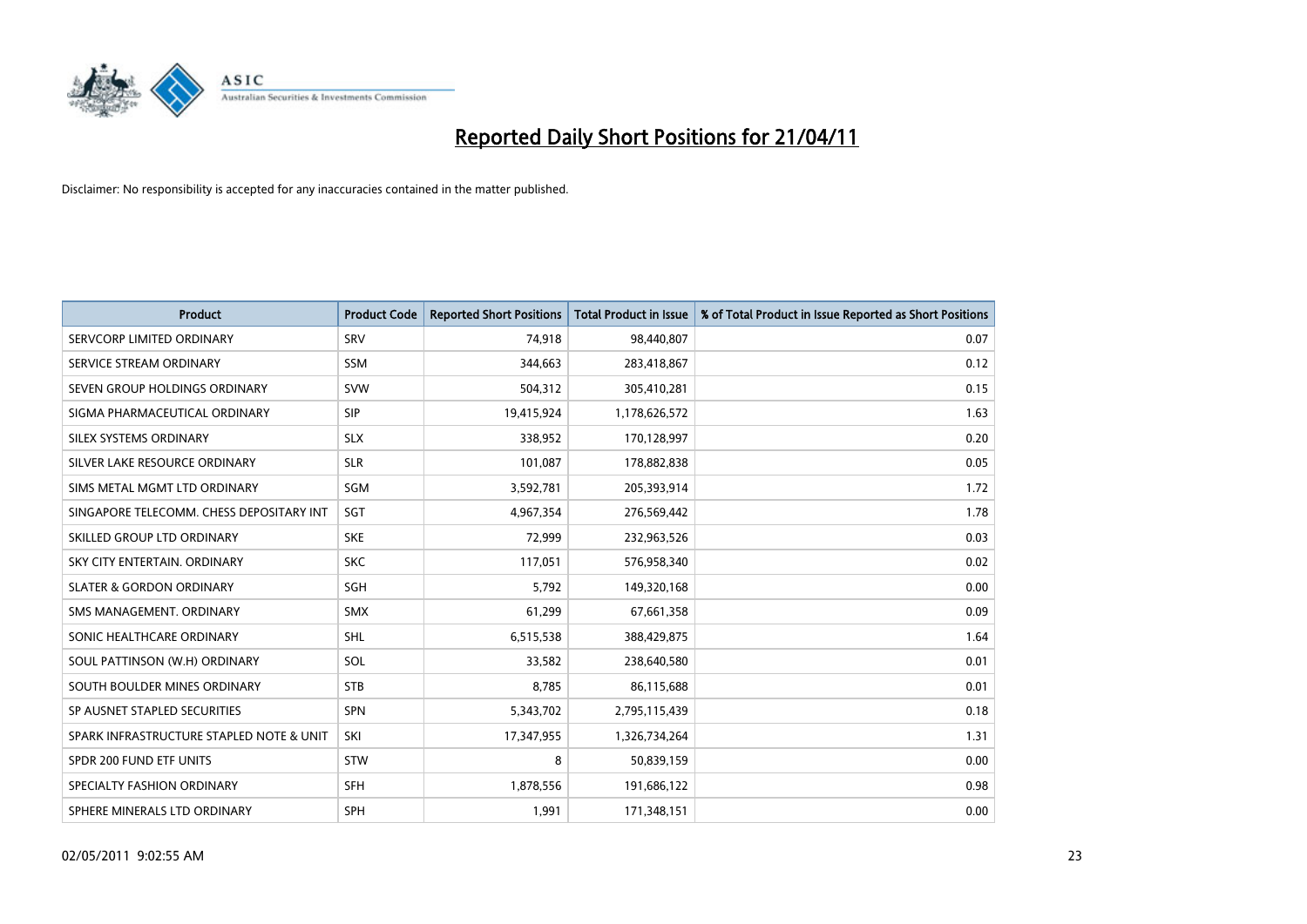

| <b>Product</b>                     | <b>Product Code</b> | <b>Reported Short Positions</b> | <b>Total Product in Issue</b> | % of Total Product in Issue Reported as Short Positions |
|------------------------------------|---------------------|---------------------------------|-------------------------------|---------------------------------------------------------|
| SPOTLESS GROUP LTD ORDINARY        | <b>SPT</b>          | 2,330,084                       | 262,766,725                   | 0.87                                                    |
| ST BARBARA LIMITED ORDINARY        | <b>SBM</b>          | 3,709,544                       | 325,615,389                   | 1.14                                                    |
| STAGING CONNECTIONS ORDINARY       | <b>STG</b>          | 2,917,189                       | 78,317,726                    | 3.72                                                    |
| STANMORE COAL LTD ORDINARY         | <b>SMR</b>          | 73,240                          | 88,270,738                    | 0.08                                                    |
| STARPHARMA HOLDINGS ORDINARY       | <b>SPL</b>          | 163,691                         | 247,402,721                   | 0.07                                                    |
| STH AMERICAN COR LTD ORDINARY      | SAY                 | 9,200                           | 245,846,493                   | 0.00                                                    |
| STH CRS ELECT ENGNR ORDINARY       | <b>SXE</b>          | 127,608                         | 124,178,939                   | 0.10                                                    |
| STHN CROSS MEDIA ORDINARY          | <b>SXL</b>          | 2,868,945                       | 651,019,975                   | 0.43                                                    |
| STOCKLAND UNITS/ORD STAPLED        | <b>SGP</b>          | 11,824,779                      | 2,383,036,717                 | 0.50                                                    |
| STRAITS RES LTD. ORDINARY          | <b>SRO</b>          | 7,989,097                       | 324,355,749                   | 2.45                                                    |
| <b>STW COMMUNICATIONS ORDINARY</b> | SGN                 | 225,617                         | 364,310,964                   | 0.06                                                    |
| SUNCORP GROUP LTD ORDINARY         | <b>SUN</b>          | 6,469,034                       | 1,286,600,980                 | 0.48                                                    |
| SUNDANCE ENERGY ORDINARY           | <b>SEA</b>          | 58,124                          | 276,709,585                   | 0.02                                                    |
| SUNDANCE RESOURCES ORDINARY        | SDL                 | 18,149,421                      | 2,721,839,168                 | 0.68                                                    |
| SUNLAND GROUP LTD ORDINARY         | <b>SDG</b>          | 9,126                           | 224,881,794                   | 0.00                                                    |
| SUPER RET REP LTD ORDINARY         | <b>SUL</b>          | 199,086                         | 130,018,739                   | 0.16                                                    |
| SWICK MINING ORDINARY              | <b>SWK</b>          | 1,548                           | 236,724,970                   | 0.00                                                    |
| SYMEX HOLDINGS ORDINARY            | <b>SYM</b>          | 6,633                           | 142,481,091                   | 0.00                                                    |
| TABCORP HOLDINGS LTD ORDINARY      | <b>TAH</b>          | 2,839,040                       | 688,019,737                   | 0.40                                                    |
| TALENT2 INTERNATION ORDINARY       | <b>TWO</b>          | 9,801                           | 142,434,450                   | 0.01                                                    |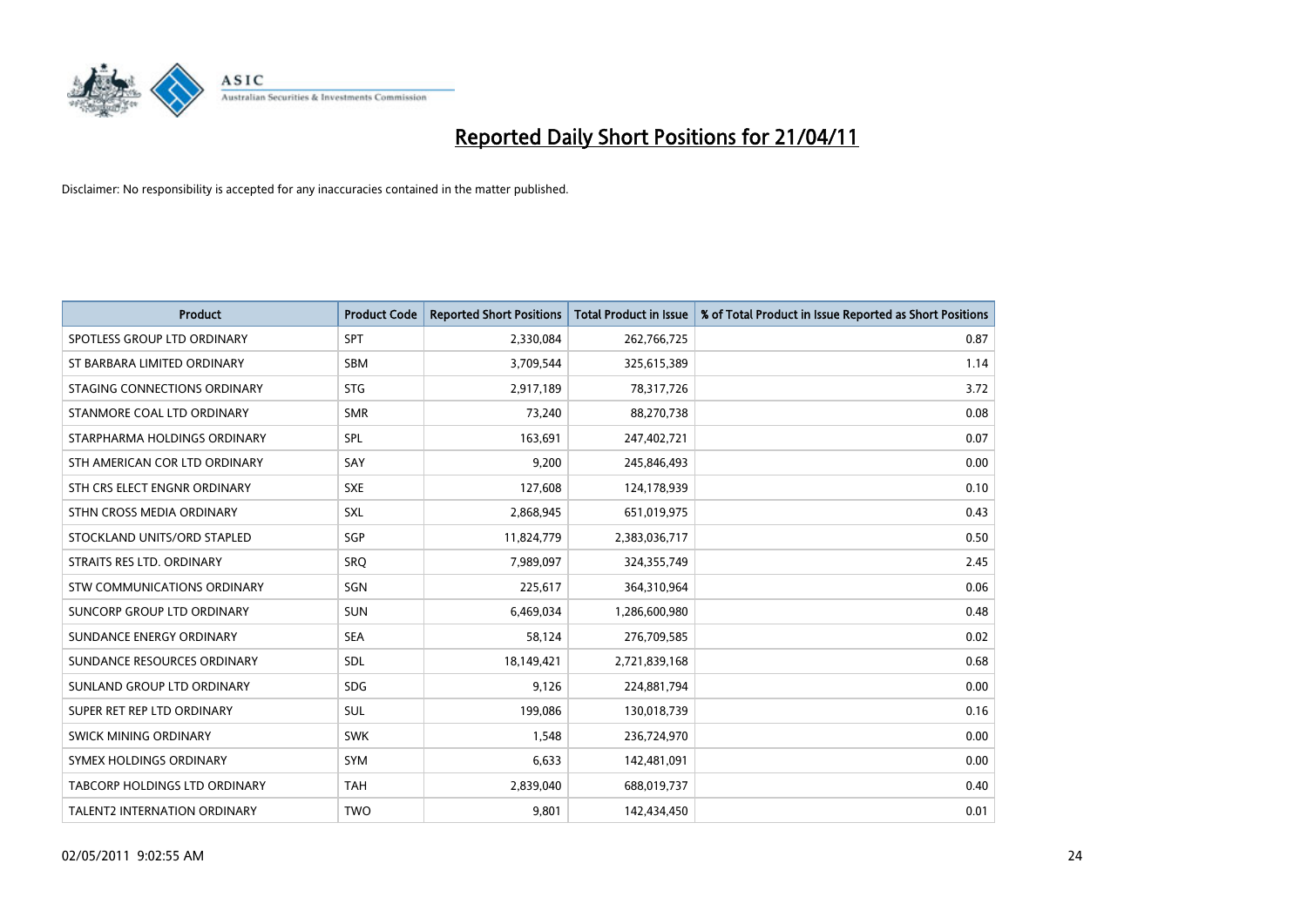

| <b>Product</b>                       | <b>Product Code</b> | <b>Reported Short Positions</b> | <b>Total Product in Issue</b> | % of Total Product in Issue Reported as Short Positions |
|--------------------------------------|---------------------|---------------------------------|-------------------------------|---------------------------------------------------------|
| <b>TALISMAN MINING ORDINARY</b>      | <b>TLM</b>          | 3.079                           | 130,438,627                   | 0.00                                                    |
| TAP OIL LIMITED ORDINARY             | <b>TAP</b>          | 708,449                         | 240,967,311                   | 0.29                                                    |
| TASSAL GROUP LIMITED ORDINARY        | <b>TGR</b>          | 30,360                          | 146,304,404                   | 0.01                                                    |
| TATTS GROUP LTD ORDINARY             | <b>TTS</b>          | 14,834,797                      | 1,318,683,208                 | 1.11                                                    |
| <b>TELECOM CORPORATION ORDINARY</b>  | <b>TEL</b>          | 20,265,139                      | 1,924,652,813                 | 1.05                                                    |
| <b>TELSTRA CORPORATION, ORDINARY</b> | <b>TLS</b>          | 18,815,918                      | 12,443,074,357                | 0.15                                                    |
| TEN NETWORK HOLDINGS ORDINARY        | <b>TEN</b>          | 36,099,440                      | 1,045,236,720                 | 3.45                                                    |
| TERANGA GOLD CORP CDI 1:1            | <b>TGZ</b>          | 188.702                         | 150,228,220                   | 0.11                                                    |
| TFS CORPORATION LTD ORDINARY         | <b>TFC</b>          | 65,951                          | 275,789,494                   | 0.02                                                    |
| THE REJECT SHOP ORDINARY             | <b>TRS</b>          | 495,520                         | 26,033,570                    | 1.89                                                    |
| THOR MINING PLC CHESS DEPOSITARY     | <b>THR</b>          | 2,307                           | 222,489,120                   | 0.00                                                    |
| THORN GROUP LIMITED ORDINARY         | <b>TGA</b>          | 2,361                           | 129,858,924                   | 0.00                                                    |
| THUNDELARRA EXPLOR, ORDINARY         | <b>THX</b>          | 57,135                          | 153,578,927                   | 0.04                                                    |
| <b>TIGER RESOURCES ORDINARY</b>      | <b>TGS</b>          | 283,293                         | 668,635,549                   | 0.04                                                    |
| TIMBERCORP LIMITED ORDINARY          | <b>TIM</b>          | 90.074                          | 352,071,429                   | 0.02                                                    |
| <b>TISHMAN SPEYER UNITS</b>          | <b>TSO</b>          | 69,682                          | 338,440,904                   | 0.02                                                    |
| TNG LIMITED ORDINARY                 | <b>TNG</b>          | 4,321                           | 284,803,062                   | 0.00                                                    |
| TOLL HOLDINGS LTD ORDINARY           | <b>TOL</b>          | 17,237,155                      | 710,128,531                   | 2.43                                                    |
| TORO ENERGY LIMITED ORDINARY         | <b>TOE</b>          | 64,201                          | 964,936,676                   | 0.00                                                    |
| TOWER AUSTRALIA ORDINARY             | TAL                 | 629,300                         | 419,652,394                   | 0.14                                                    |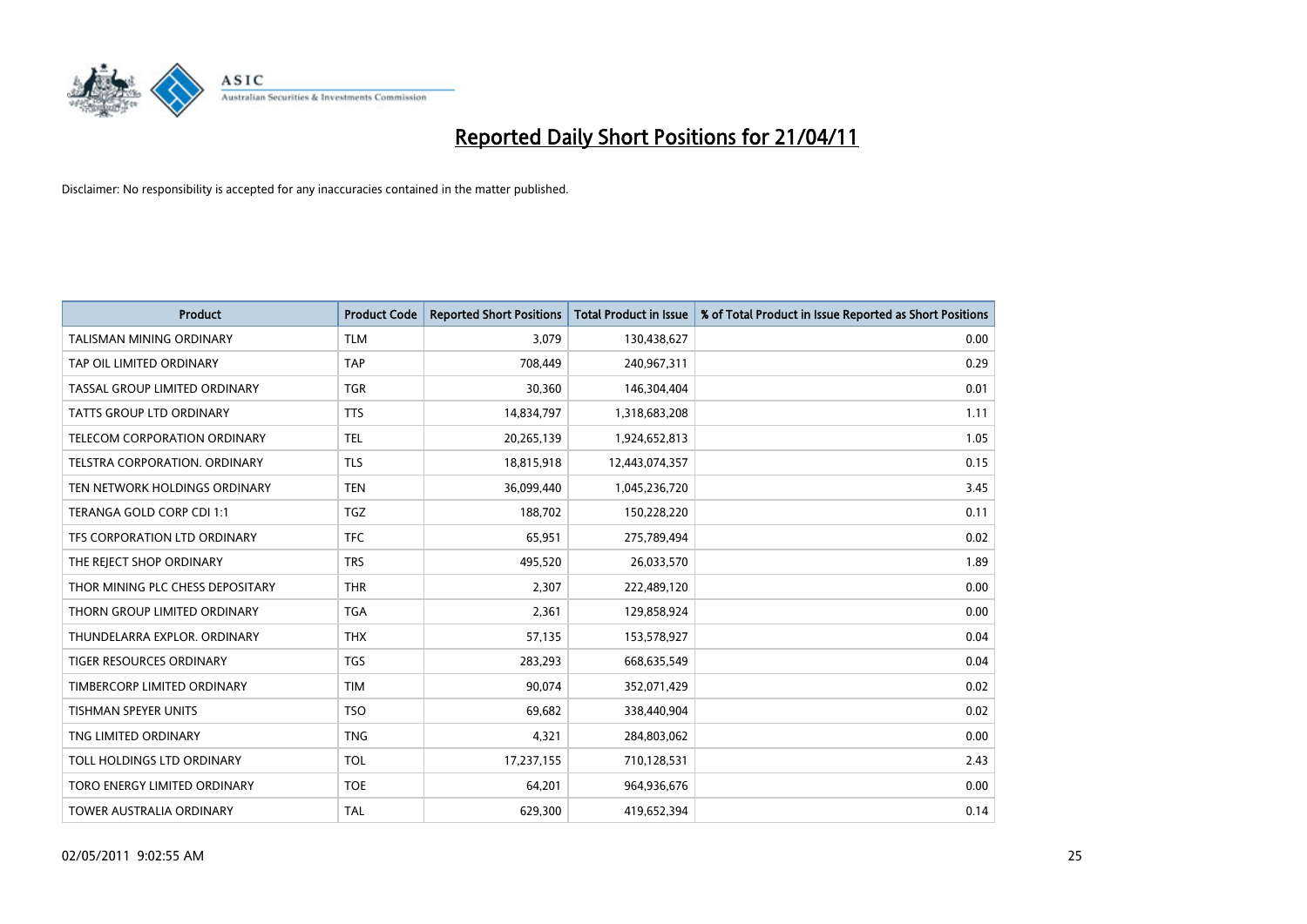

| <b>Product</b>                            | <b>Product Code</b> | <b>Reported Short Positions</b> | Total Product in Issue | % of Total Product in Issue Reported as Short Positions |
|-------------------------------------------|---------------------|---------------------------------|------------------------|---------------------------------------------------------|
| <b>TOWER LIMITED ORDINARY</b>             | <b>TWR</b>          | 690,119                         | 263,603,448            | 0.26                                                    |
| TOX FREE SOLUTIONS ORDINARY               | <b>TOX</b>          | 40,940                          | 92,290,500             | 0.04                                                    |
| TPG TELECOM LIMITED ORDINARY              | <b>TPM</b>          | 3,995,990                       | 775,522,421            | 0.52                                                    |
| TRANSFIELD SERV INFR STAPLED SECURITIES   | <b>TSI</b>          | 47,063                          | 438,756,421            | 0.01                                                    |
| <b>TRANSFIELD SERVICES ORDINARY</b>       | <b>TSE</b>          | 5,588,771                       | 549,715,957            | 1.03                                                    |
| TRANSPACIFIC INDUST, ORDINARY             | <b>TPI</b>          | 15,056,470                      | 960,638,735            | 1.56                                                    |
| TRANSURBAN GROUP TRIPLE STAPLED SEC.      | <b>TCL</b>          | 4,477,126                       | 1,443,543,731          | 0.29                                                    |
| TRINITY GROUP STAPLED SECURITIES          | <b>TCO</b>          | 3,419                           | 203,405,927            | 0.00                                                    |
| TROY RESOURCES NL ORDINARY                | <b>TRY</b>          | 38,734                          | 87,968,823             | 0.03                                                    |
| <b>UGL LIMITED ORDINARY</b>               | <b>UGL</b>          | 5,231,125                       | 166,047,171            | 3.14                                                    |
| UNILIFE CORPORATION CDI US PROHIBITED     | <b>UNS</b>          | 435,261                         | 273,245,765            | 0.15                                                    |
| UXC LIMITED ORDINARY                      | <b>UXC</b>          | 45,584                          | 305,789,718            | 0.01                                                    |
| VALAD PROPERTY GROUP STAPLED US PROHIBIT. | <b>VPG</b>          | 3,914,929                       | 115,108,116            | 3.40                                                    |
| <b>VDM GROUP LIMITED ORDINARY</b>         | <b>VMG</b>          | 11,116                          | 193,127,749            | 0.01                                                    |
| <b>VENTURE MINERALS ORDINARY</b>          | <b>VMS</b>          | 146,339                         | 220,943,592            | 0.06                                                    |
| VIRGIN BLUE HOLDINGS ORDINARY             | <b>VBA</b>          | 38,396,132                      | 2,210,197,600          | 1.74                                                    |
| VISION GROUP HLDGS ORDINARY               | <b>VGH</b>          | 78,000                          | 74,061,110             | 0.11                                                    |
| <b>VITA GROUP LTD ORDINARY</b>            | <b>VTG</b>          | 75,190                          | 142,499,800            | 0.05                                                    |
| VITERRA INC CDI 1:1                       | <b>VTA</b>          | 3,828                           | 68,629,939             | 0.01                                                    |
| WATPAC LIMITED ORDINARY                   | <b>WTP</b>          | 43,121                          | 183,341,382            | 0.01                                                    |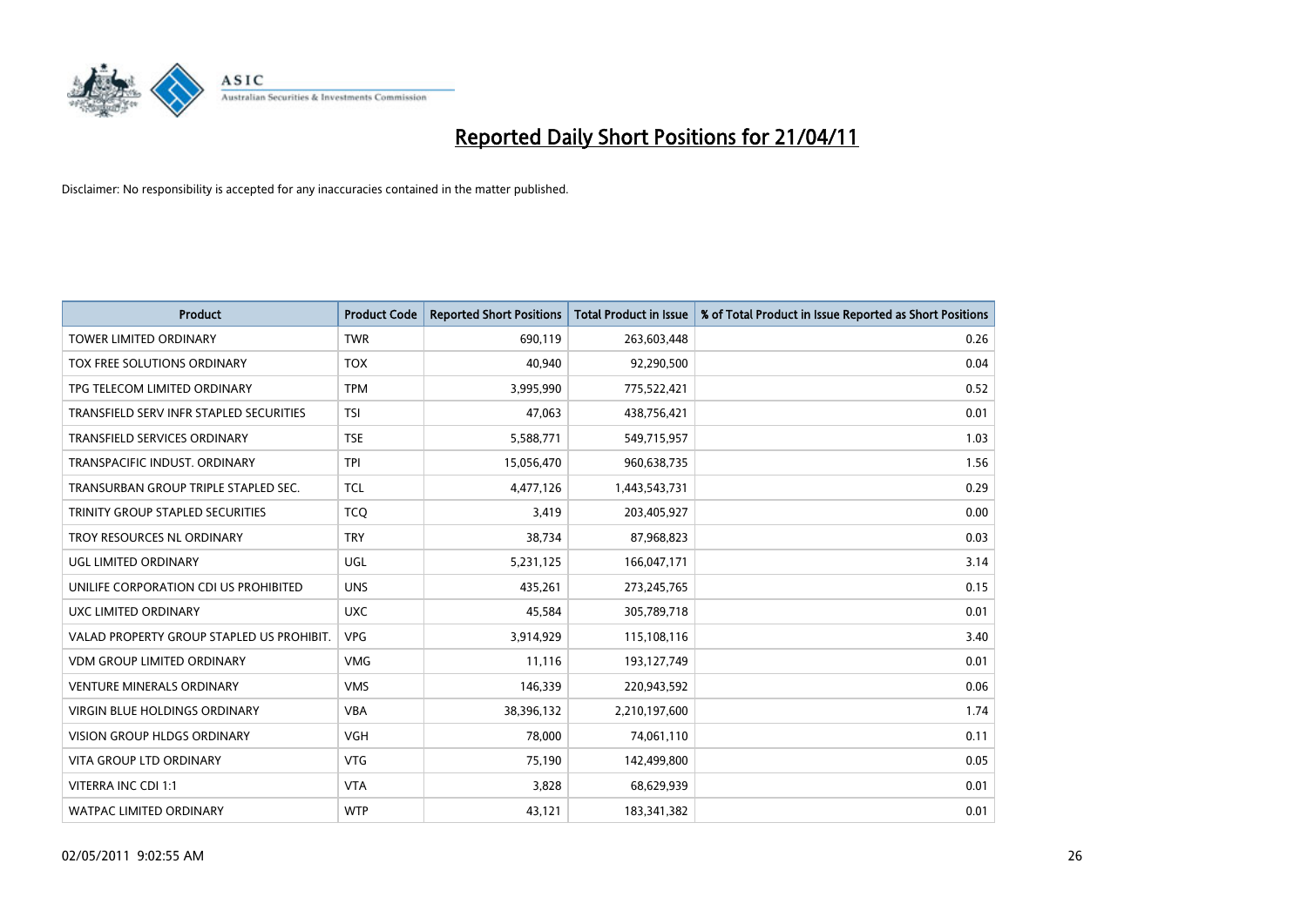

| <b>Product</b>                         | <b>Product Code</b> | <b>Reported Short Positions</b> | <b>Total Product in Issue</b> | % of Total Product in Issue Reported as Short Positions |
|----------------------------------------|---------------------|---------------------------------|-------------------------------|---------------------------------------------------------|
| <b>WDS LIMITED ORDINARY</b>            | <b>WDS</b>          | 701                             | 144,055,662                   | 0.00                                                    |
| WEBJET LIMITED ORDINARY                | <b>WEB</b>          | 346,952                         | 77,961,278                    | 0.45                                                    |
| <b>WESFARMERS LIMITED ORDINARY</b>     | <b>WES</b>          | 21,398,268                      | 1,005,191,394                 | 2.12                                                    |
| WESFARMERS LIMITED PARTIALLY PROTECTED | <b>WESN</b>         | 69,628                          | 151,880,768                   | 0.03                                                    |
| WEST AUSTRALIAN NEWS ORDINARY          | <b>WAN</b>          | 3,017,892                       | 593,366,296                   | 0.48                                                    |
| WESTERN AREAS NL ORDINARY              | <b>WSA</b>          | 8,391,297                       | 179,735,899                   | 4.66                                                    |
| WESTERN DESERT RES. ORDINARY           | <b>WDR</b>          | 948                             | 154,688,785                   | 0.00                                                    |
| WESTFIELD GROUP ORD/UNIT STAPLED SEC   | <b>WDC</b>          | 7,597,456                       | 2,308,988,539                 | 0.28                                                    |
| WESTFIELD RETAIL TST UNIT STAPLED      | <b>WRT</b>          | 21,694,663                      | 3,054,166,195                 | 0.70                                                    |
| <b>WESTPAC BANKING CORP ORDINARY</b>   | <b>WBC</b>          | 27,739,541                      | 3,009,412,910                 | 0.87                                                    |
| WHITE ENERGY COMPANY ORDINARY          | <b>WEC</b>          | 10,470,481                      | 316,104,241                   | 3.30                                                    |
| <b>WHITEHAVEN COAL ORDINARY</b>        | <b>WHC</b>          | 635,275                         | 493,800,069                   | 0.13                                                    |
| WHK GROUP LIMITED ORDINARY             | <b>WHG</b>          | 35,365                          | 265,142,652                   | 0.01                                                    |
| <b>WILDHORSE ENERGY ORDINARY</b>       | <b>WHE</b>          | 26,413                          | 227,117,335                   | 0.01                                                    |
| WINDIMURRA VANADIUM ORDINARY           | <b>WVL</b>          | 163,685                         | 154,278,674                   | 0.11                                                    |
| WOODSIDE PETROLEUM ORDINARY            | <b>WPL</b>          | 5,453,745                       | 793,229,820                   | 0.66                                                    |
| WOOLWORTHS LIMITED ORDINARY            | <b>WOW</b>          | 3,547,656                       | 1,212,890,484                 | 0.27                                                    |
| <b>WORLEYPARSONS LTD ORDINARY</b>      | <b>WOR</b>          | 4,973,061                       | 241,244,603                   | 2.02                                                    |
| WOTIF.COM HOLDINGS ORDINARY            | <b>WTF</b>          | 10,658,725                      | 210,980,444                   | 5.01                                                    |
| WPG RES LTD ORDINARY                   | <b>WPG</b>          | 139,112                         | 247,259,340                   | 0.06                                                    |